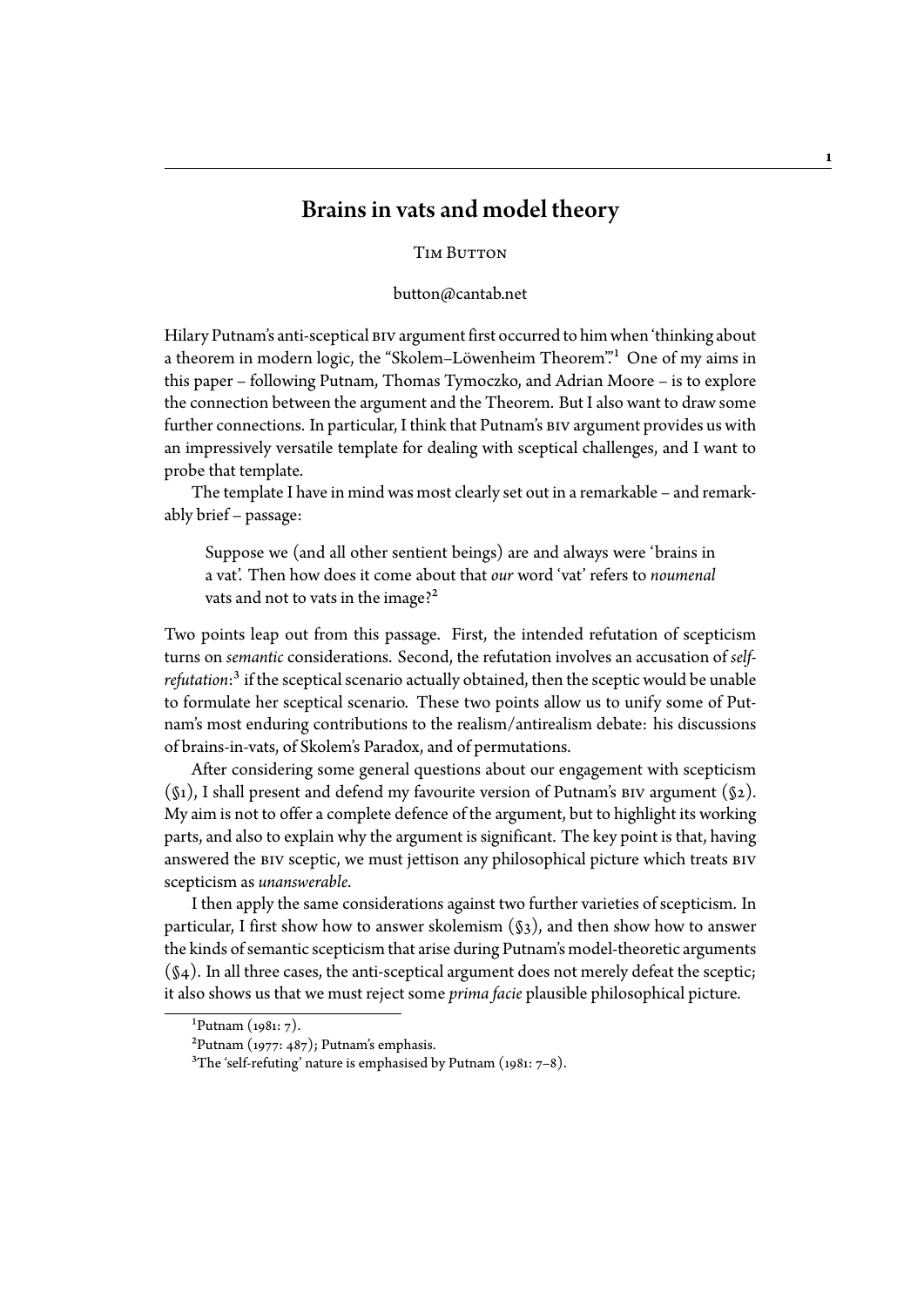#### <span id="page-1-0"></span>Why to engage with scepticism, and how  $\mathbf{1}$

If a sceptic is any good, then she will present us with an *unanswerable* challenge. One might reasonably wonder, then, why we should even bother to engage with scepticism. Perhaps the right response is simply to dismiss unanswerable challenges as uninteresting,<sup>4</sup> maybe even just *because* they are unanswerable.

With Putnam, I think that this is wrongheaded. There are at least three good reasons for engaging with scepticism, and understanding those reasons will also help us to understand how we ought to engage with it.

Reason 1. Even if we fail to answer the sceptic, we can learn from engaging with her. If the sceptic is any good, then she raises questions concerning concepts that are central to our way of thinking. Dialogues with sceptics therefore potentially provide us with a means for profound philosophical investigations.

This thought supplies a criterion for when it is worth engaging with scepticism. Suppose the sceptic starts by employing 'assumptions which we ourselves hold',<sup>5</sup> and so raises a challenge which seems to arise from within our own worldview. Then, if she argues well, she will 'confront us with an antinomy' from within our own worldview, 'and one always learns from an antinomy'<sup>6</sup> (or, almost always). Call the sceptic who raises an antinomy from within our own worldview an internal sceptic. It is worth engaging seriously with such a sceptic, since we may learn about our own worldview, or even about the world itself.

Conversely, if the sceptic does not use our own tools against us  $-$  if she is not an internal sceptic – then her sceptical scenarios will be *genuinely* uninteresting. In that case, we are free simply to walk away.

Reason 2. To concede that the sceptical challenge is unanswerable is to capitulate too easily. As we shall see, some sceptical challenges are answerable.

Saying this, of course, raises the question of what it takes to answer the sceptic. After all, a really irritating sceptic might refuse to accept any premise in any argument we present against her; or she might refuse to accept any rules of inference; or whatever. Such a sceptic cannot be answered, in the sense that nothing we can say will stop her from pestering us. This, however, should not bother us. For if the sceptic refuses to accept anything, then she will have ceased to be an internal sceptic, in the sense outlined above. She will no longer be outlining an antinomy that arises from within our own worldview. And as such, we will be free to ignore her.

Consequently, when we engage with some sceptical challenge, our strategy for answering will always be to show that it is not an *internal* scepticism.<sup>7</sup>

<span id="page-1-1"></span><sup>&</sup>lt;sup>4</sup>Something like this is suggested by Devitt  $(1984: 64, 75)$ .

<span id="page-1-2"></span> ${}^{5}$ Putnam (1994: 284).

<span id="page-1-3"></span><sup>&</sup>lt;sup>6</sup>Putnam (1994: 284).

<span id="page-1-4"></span><sup>&</sup>lt;sup>7</sup>This is emphasised by Putnam (1994:  $284-5$ ) and Button 2013, pp. 121-3.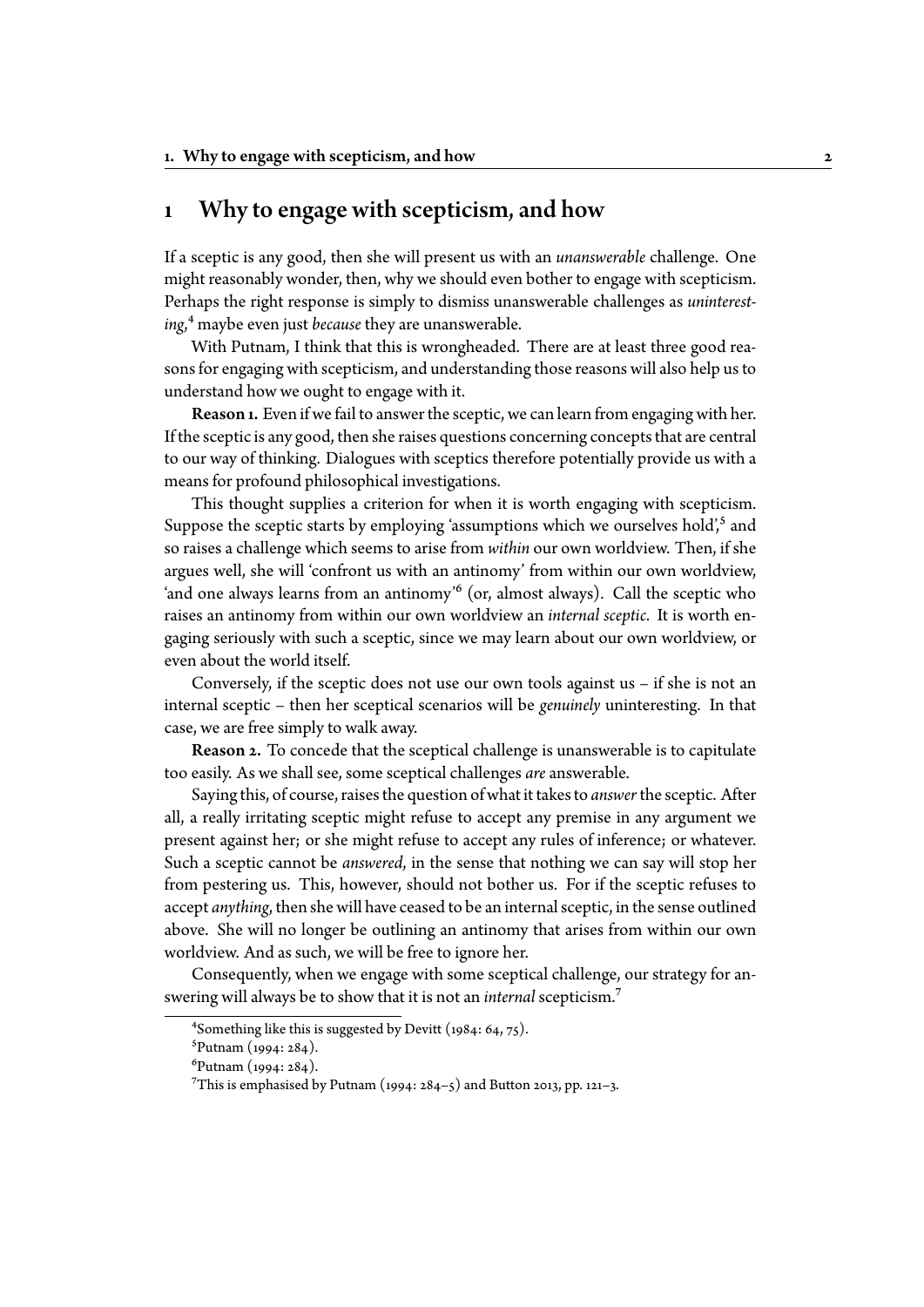Reason 3. When a sceptical challenge is answerable, those philosophers who have declared it to be unanswerable may be guilty of more than mere hastiness. The unanswerability of certain sceptical challenges is central to certain philosophical pictures. In such cases, if we discover that we can answer the sceptical challenge after all, then we also discover that we must jettison the associated philosophical picture.

I have presented three reasons for engaging with scepticism; reasons which also suggest how we should set the terms of that engagement. At the moment, though, these are just abstract reasons-in-principle. To make them concrete, we must start engaging with particular versions of scepticism.

#### <span id="page-2-0"></span>**BIV** scepticism  $\overline{2}$

I shall begin with BIV scepticism, and Putnam's refutation of it. Much has been written about Putnam's argument, and I have done my best to defend it fully elsewhere.<sup>8</sup> Consequently, my main aim in this section is not to offer a complete defence of the BIV argument. It is simply to have a plausible argument against BIV scepticism, which can serve as a blueprint for further anti-sceptical arguments in subsequent sections.

Introducing the sceptic. Say that someone is a BIV just in case, for the entire duration of their lives - past, present and future - they and all of their worldmates are brains in vats. The BIV scenario is then the scenario in which everyone is a BIV. And anyone who thinks that the BIV scenario actually obtains is a BIV sceptic.<sup>9</sup>

BIV scepticism can be motivated by the following apparently natural line of thought:

Obviously, all the information that we obtain about the empirical world is obtained through our sense organs. Suppose, now, that those organs have been replaced with a computer, which is wired into our brain, but which feeds us exactly the same electronic signals as our sense organs typically do. We would obviously be unable to tell the difference. So: we cannot tell whether things are as they seem, or whether we are BIVs.

The challenge raised here is (at least initially) a variety of radical Cartesian scepticism. We are being threatened with the thought that appearances might be radically, nightmarishly deceptive, so that (almost) all of our beliefs are false. Indeed, the BIV scenario is not much more than a sci-fi reworking of the nightmare sceptical scenario discussed in

<span id="page-2-2"></span><span id="page-2-1"></span> ${}^{8}$ Button (2013: chs. 12–14).

<sup>&</sup>lt;sup>9</sup>It is probably more normal to use 'the BIV sceptic' for someone who maintains that we do not know whether the BIV scenario obtains. I avoid this for two reasons: first, it is best to avoid epistemological notions at the outset (see p.7 for more); second, though nothing ultimately turns on it, the discussion is easier to follow if the sceptic is actually advancing a position. Exactly similar comments apply to the other sceptical positions I discuss in this paper.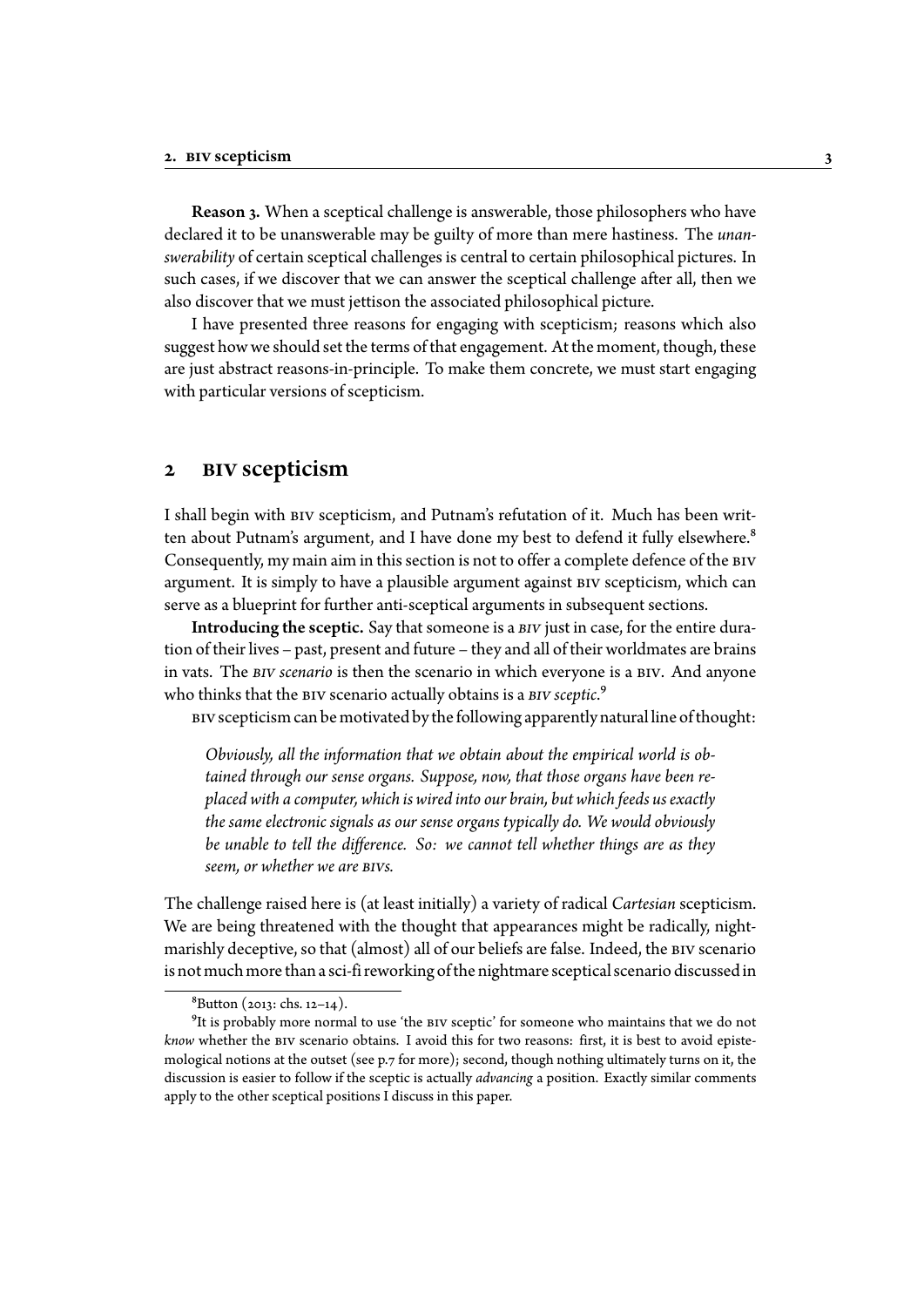Descartes's First Meditation. However, precisely this sci-fi gloss allows the BIV sceptic to maintain that she is using own principles against us; that she is raising an antinomy from within our worldview. As such, the BIV sceptic purports (I stress, purports) to present radical Cartesian scepticism as an internal scepticism.

A Moorean response. Since BIV scepticism purports to be an internal scepticism, we can reasonably hope to learn something from engaging with it. However, before I consider Putnam's response to BIV scepticism, I wish to consider a Moorean response to BIV scepticism. To be clear: I do not want to argue for or against this Moorean response. Instead, I introduce it for two reasons. First, it will help me to flesh out the idea of internal scepticism, as discussed in §1. Second, this Moorean response usefully contrasts with Putnam's own BIV argument.

Here is the Moorean response to the BIV sceptic:<sup>10</sup>

- $(iB)$ BIVs have no hands.
- $(i$ iB) I have two hands.
- $(iiiB)$ So: I am not a BIV.

Both of the premises in this Moorean argument sit well within my worldview: by definition, BIVs have no hands; whereas my best theory of the world tells me, among other things, that I have hands. Accordingly, the BIV sceptic must deny some claim that sits well within my worldview. And this might suggest that the Moorean response satisfactorily answers BIV scepticism, in the sense that it shows that BIV scepticism cannot be an internal scepticism.

That thought, however, is too quick. The BIV sceptic claims to motivate the BIV scenario by focusing on a central aspect of our empirical theorising. In particular, she focuses on our beliefs concerning how we receive information about the empirical world through our senses. She then uses this particular aspect of our theorising to throw shade on the remainder of our theorising. Her point is that, if I am a BIV, then it will falsely seem to me that I have hands; so that even by my own lights I cannot take for granted that I have hands. And it is not too difficult to get into the state of worrying that the Moorean anti-sceptical argument is no more suasive than the BIV sceptic's initial challenge:

- $(iB)$ BIVs have no hands.
- $(\neg ii$ **i**B) Lam a BIV.
- So: I have no hands.  $(-iiB)$

To repeat: I am not siding here with the sceptic against the Moorean. My point is just that an internal scepticism need not offer a challenge which is compatible with literally all of our beliefs. (Indeed, anything that was so compatible would scarcely constitute a challenge.) Rather: an internal scepticism need only invoke some of our most central

<span id="page-3-0"></span><sup>&</sup>lt;sup>10</sup>G. E. Moore 1939.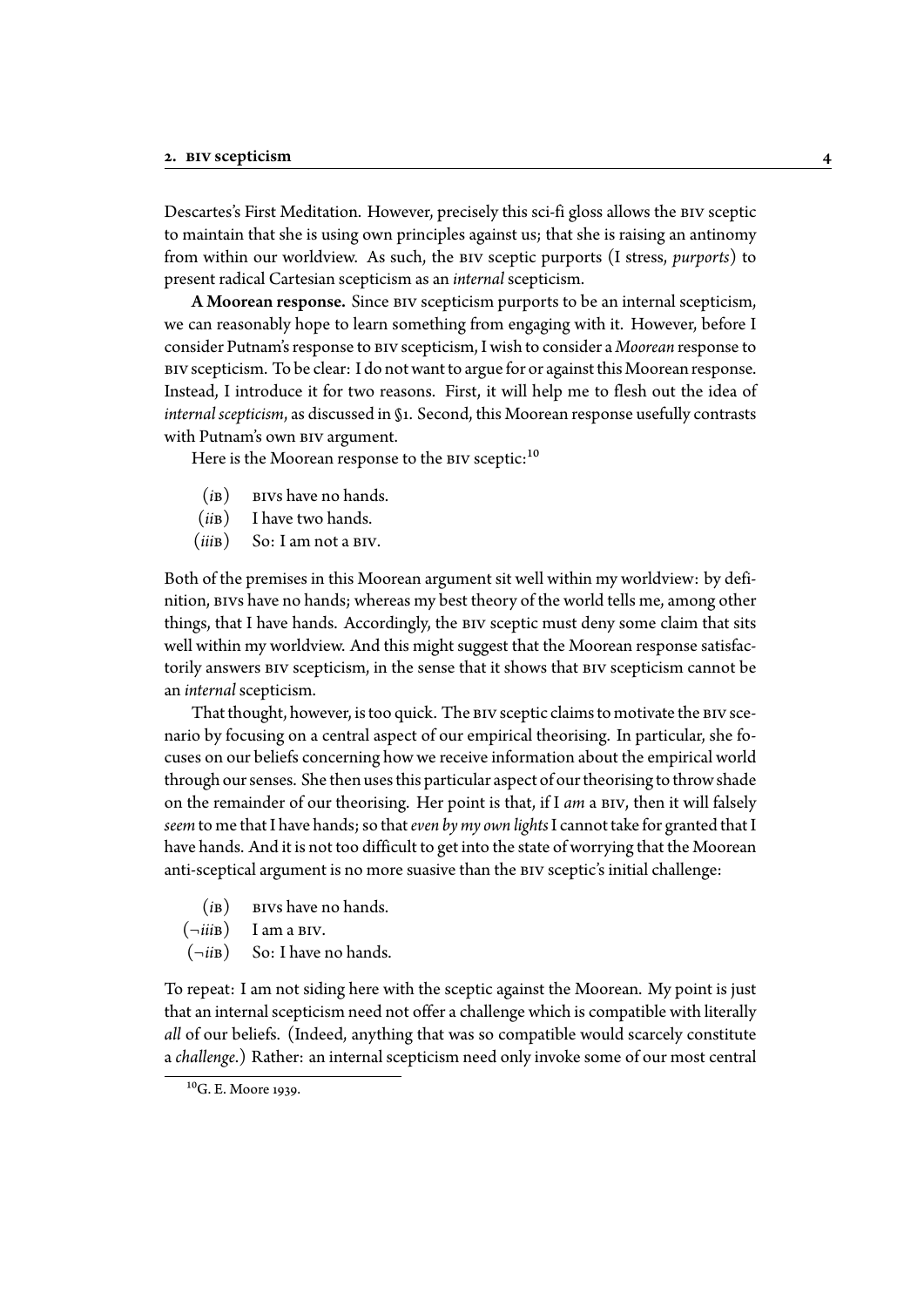principles of reasoning, in order to undercut our ability to appeal to certain other beliefs - often beliefs which we hold very dear - in our attempt to answer the sceptical challenge.

Now, since the internal sceptic uses only some of our principles against us, and since the centrality of such principles comes by degree, one might well expect that there is not always a sharp answer to the question of whether a particular version of scepticism counts as internal. Similarly, we might well expect that there is not always a sharp answer as to whether a particular anti-sceptical argument counts as Moorean. I am very sympathetic to these ideas, but I cannot explore them properly here.<sup>11</sup> For now, it suffices to note the following: there is at least a workable distinction (if not a sharp dichotomy) between internal and non-internal scepticism, and between Moorean and non-Moorean responses to scepticism.

The BIV argument. Putnam's BIV argument is not a Moorean response. Instead, it aims to show that BIV scepticism is self-refuting when considered as an internal scepticism. Here is the argument, as I understand it:<sup>12</sup>

- A BIV's word 'brain' does not refer to brains.  $(1B)$
- $(2B)$ My word 'brain' refers to brains.
- $(3B)$ So: I am not a BIV.

The two premises establish that my language is not the language of a BIV, from which (3B) follows. For the remainder of this section, I shall sketch defences of both premises, and then explain why the conclusion is so significant.

The language of BIVs. Premise  $(n)$  is to be justified by rejecting all *magical* theories of reference. In slightly more detail, here is a sketched defence of  $(nB)$ .<sup>13</sup>

Consider Brian, a BIV. Because Brian is a BIV, no one in Brian's world has ever tokened the word 'brain' whilst interacting appropriately with a brain. So, on a naïve causal theory of reference, Brian's word 'brain' cannot refer to brains. And we will be led to the same conclusion, even if we offer a more subtle theory of reference, provided that the theory retains some plausible causal constraint on reference. Indeed, in order for Brian's word 'brain' to refer to brains, there would need to be some magical connection between words and objects, such that there was (for example) an intrinsic connection between the letters  $b \neg r \neg a \neg i \neg n$ , and brains.

<span id="page-4-1"></span><span id="page-4-0"></span><sup>&</sup>lt;sup>11</sup>They fit extremely well with what I say in Button (2013: chs. 15-16).

<sup>&</sup>lt;sup>12</sup>I offer this version of the argument in Button (2013: 118, 125). It draws from Tymoczko (1989: 285), Wright (1992: 74), Brueckner (1992: 127) and Putnam (1992: 369).

<span id="page-4-2"></span><sup>&</sup>lt;sup>13</sup>This sort of justification is given by: Putnam (1981, pp. 16–7; 1992, p. 369) and Wright (1992: 219). See also my Button (2013: 118-23).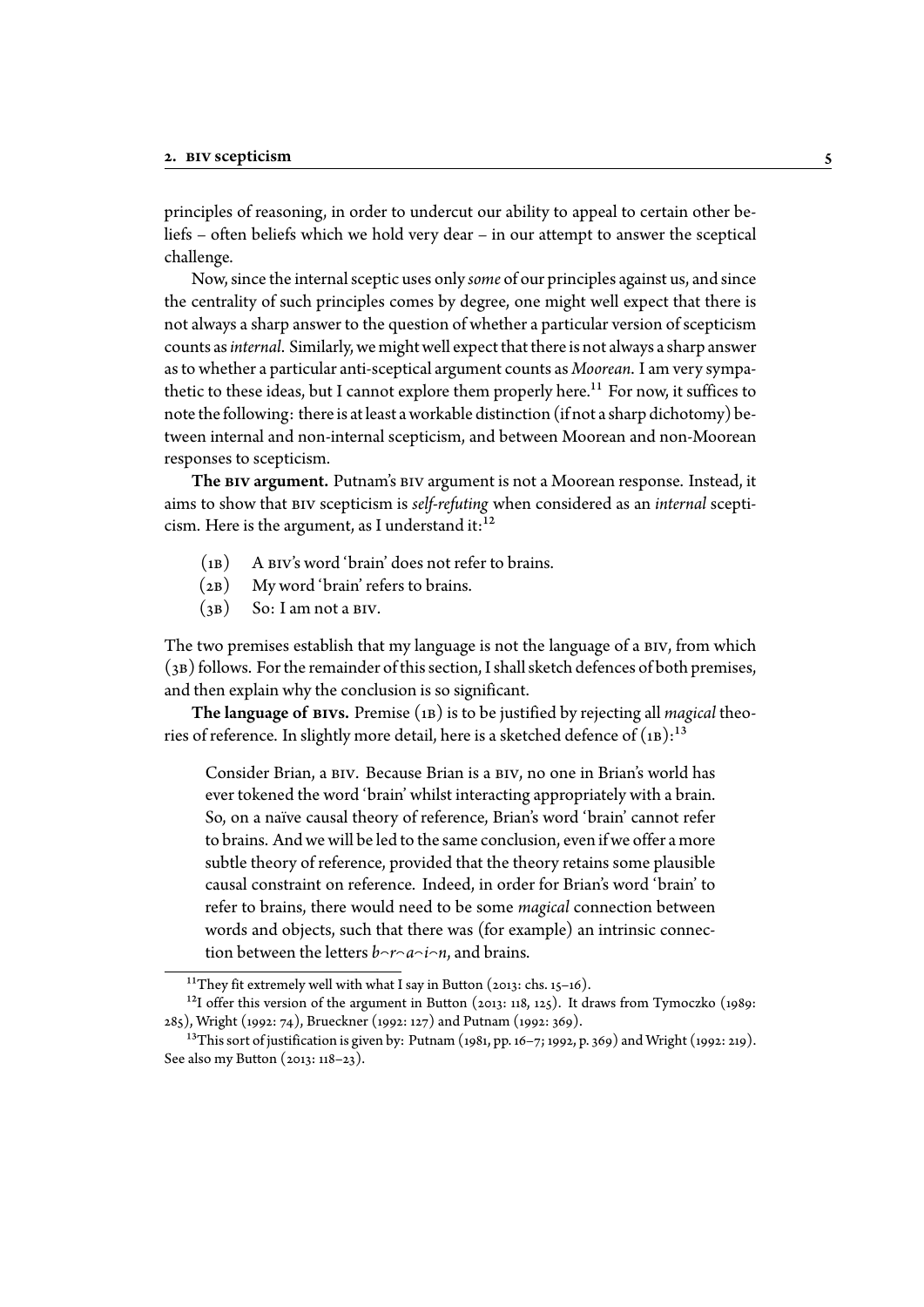To offer a full defence of  $(1B)$ , more would need to be said. But my main aim here is not to defend the BIV argument itself in great detail. So I shall simply take it as established that (1B) holds if we reject all magical theories of reference.

One point, however, deserves comment. A magical theory of reference is not formally inconsistent. Consequently, the BIV sceptic could resist the BIV argument, without falling into formal inconsistency, by embracing magic. But, in so doing, she would have given up on the idea of employing our own tools against us. She would have given up on the idea of showing that, by our own lights, we cannot simply ignore the BIV scenario; for our own lights tell us not to countenance magic. In sum: if BIV scepticism must rely upon a magical theory of reference, then it is no longer an *internal* scepticism, and so, for reasons explained §1, we have earned the right to ignore it. Contraposing: since the BIV sceptic wants to be taken seriously, she must accept premise  $(nB)$ .

My language. Premise  $(2B)$  is to be justified by defending disquotation in the mother-tongue. In slightly more detail, here is a sketched defence of  $(2B)$ :

When I present a semantics for my own language, I must use my own language. Consequently, I have no option but to offer disquotational semantic clauses. And (2B) is just such a disquotational clause.

In any other context, no further justification for  $(2B)$  would be required. But we are in the strange situation of arguing with a sceptic; and the sceptic is likely to push back on this point.

In particular, the BIV sceptic will probably complain that the argument  $(1B)$ – $(3B)$ is nothing more than a Moorean response to her sceptical challenge. Since she thinks that we are BIVs, she denies that we have hands; similarly, since she thinks that we are BIVs, and has just agreed with (1B), she denies that our word 'brain' refers to brains. Her sceptical challenge then renews itself, as follows:

- A BIV's word 'brain' does not refer to brains.  $(1B)$
- $(\neg$ 3B) I am a BIV.
- $(\neg$ <sub>2B</sub> $)$ So: My word 'brain' does not refer to brains.

However, affirming  $(\neg$ 2B) undercuts the BIV sceptic's ability to formulate her own sceptical challenge, as I shall now explain.

The BIV sceptic attempts to present her challenge by talking us through the BIV scenario. That is, in saying 'everyone is a BIV', she hopes to present us with the worry that everyone is a BIV, i.e., with the worry that everyone ever is always an envatted brain. However, given  $(-2B)$ , saying 'everyone is a BIV' would simply fail to present us with any thought *about* brains. It is unclear what thought (if any) it would present us with; but that need not concern us. The point is just that she would simply have failed to confront us with the worry *that* we are brains in vats. Thus, premise  $(2B)$  is implicitly required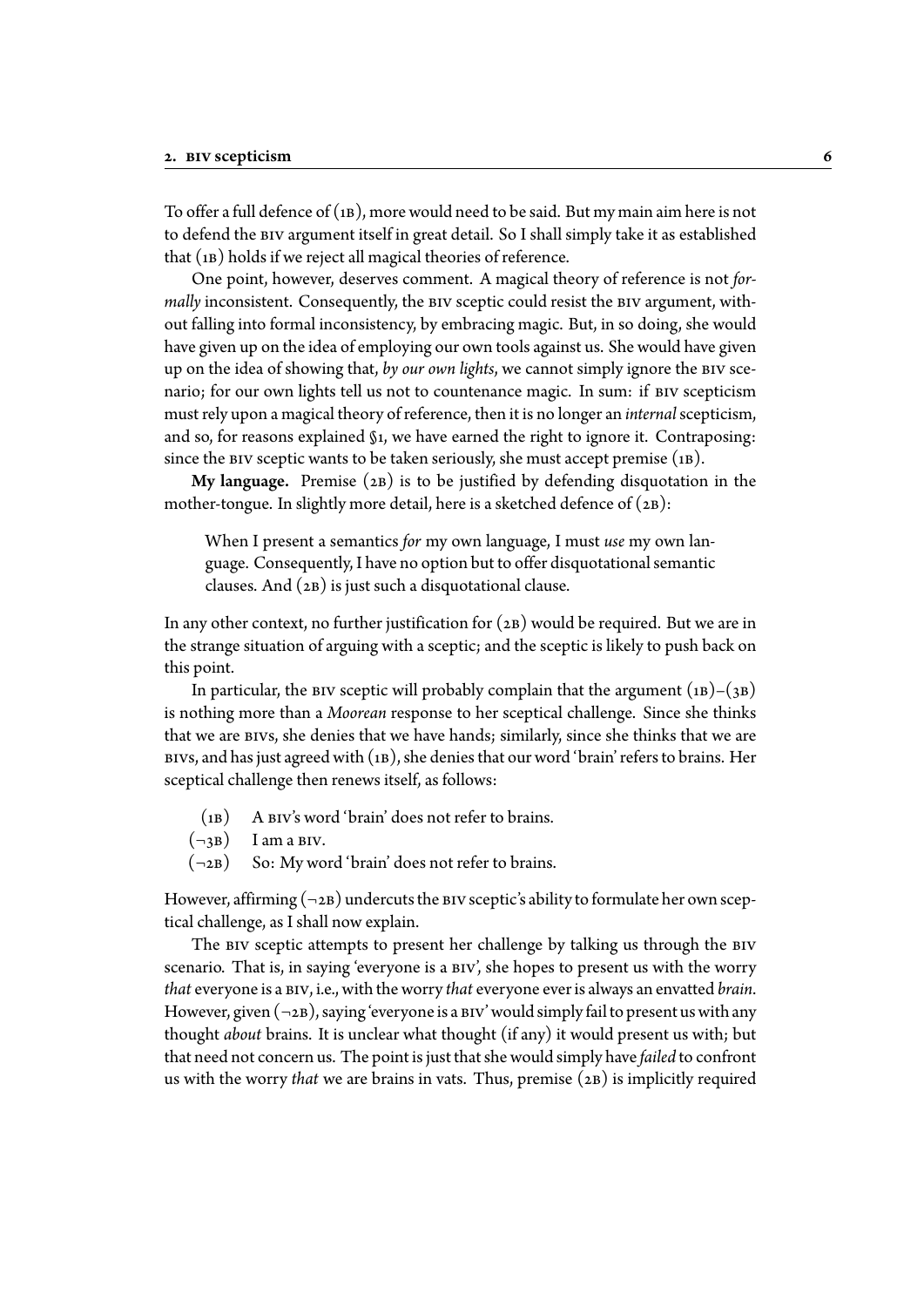by the BIV sceptic herself in the very formulation of her sceptical challenge.<sup>14</sup> For similar reasons, premise  $(2B)$  is required by the BIV sceptic even in order for her vocalisation of  $(\neg$ 2B) to present us with the thought *that* my word 'brain' does not refer to brains. In short: to deny  $(2B)$  is self-refuting.<sup>15</sup>

At the very least, then, the BIV sceptic needs to accept that the word 'brain', as it occurs in the formulation of the BIV scenario, somehow does refer to brains after all. In desperation, then, the BIV sceptic might suggest that the BIV argument is too crude; she might maintain that it ignores the fact that reference depends upon context. More specifically, she might abandon  $(1B)$  and  $(2B)$  in favour of the following:

- In ordinary contexts, my (i.e. a BIV's) word 'brain' does not refer to brains.  $(aB)$
- In philosophical contexts, my (i.e. a BIV's) word 'brain' refers to brains.  $(b_B)$

This will allow her to formulate the BIV scenario, at least in philosophical contexts. Unfortunately,  $(b)$  invokes a magical theory of reference, every bit as much as the denial of (1B). Granted, it is magic which is local to the philosophy classroom – or, rather, to the *appearance* of the philosophy classroom, since there are not *really* any philosophy classrooms in the BIV-world - but it is magic nonetheless. We have already rejected magic in general, and we should equally well reject local magic.<sup>16</sup>

The debate surrounding the BIV argument continues beyond this point, but I shall not pursue it any further.<sup>17</sup> We have arrived at the following. The BIV sceptic must accept (1B), because the alternative involves invoking magic, and she wants to be an internal sceptic. The BIV sceptic must accept  $(2B)$ , because she relies upon it in formulating her own sceptical scenario. We have therefore established the following: if BIV is an internal scepticism, it is self-refuting. The BIV sceptic is answered.

I shall now explain why this matters.

Epistemological versus semantic externalism. Sometimes the challenge posed by the BIV scenario is explicitly framed in terms of knowledge: you cannot know that you are not a BIV. In response to this challenge, we might try to unpack the concept of knowledge along externalist lines. We might then respond in something like the following fashion:

<span id="page-6-1"></span><span id="page-6-0"></span><sup>&</sup>lt;sup>14</sup>Compare Tymoczko (1989: 284-6).

<sup>&</sup>lt;sup>15</sup>Importantly, this is not the kind of self-refutation involved in the Moorean contradiction 'it is raining and I believe it is not raining'. Whether the Moorean contradiction is true or false, I can represent the scenario it describes. By contrast, if the BIV scenario obtained, the sceptic would be unable even to represent that scenario. See Brueckner (1996: 277) and Button (2013: 126-7).

<span id="page-6-2"></span><sup>&</sup>lt;sup>16</sup>Compare Ebbs (1996: 514-8) argument that content scepticism vacillates between a 'subjective' and an 'objective' point of view.

<span id="page-6-3"></span><sup>&</sup>lt;sup>17</sup>A particularly interesting suggestion is that the BIV argument answers the initial sceptical challenge, but leaves us with a lingering, *ineffable*, anxiety. For more, see Wright (1992: 93) and Button  $(2013:137ff.).$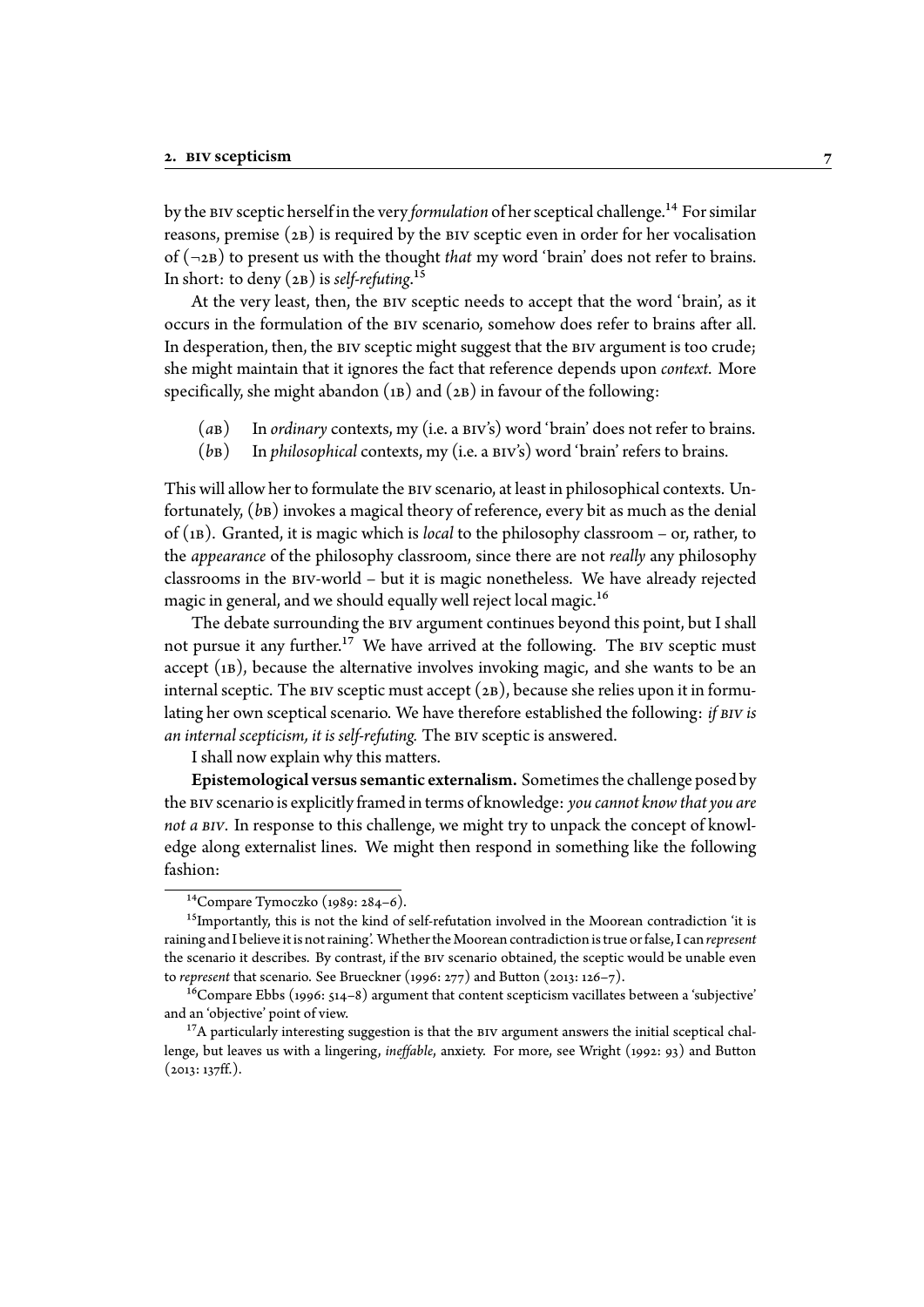If we are not BIVs, then we have appropriately safe and sensitive true beliefs (which entail) that we are not BIVs. So, given our account of knowledge, we know that we are not BIVs (assuming that, in fact, we are not BIVs). Hence we have answered the challenge of how we know that we are not BIVs.<sup>18</sup>

Whatever the merits of this kind of argument, it cannot help to address the root anxiety induced by the BIV scenario. The sceptic might phrase her challenge in terms of knowledge, but she need not. She can instead say: you cannot be certain that you are not a BIV: or: you cannot be justified-from-within that you are not a BIV; or: nothing guarantees that you are not a BIV. Most simply, she can just ask: might you be a BIV?<sup>19</sup>

Putnam's BIV argument invokes semantic externalism, rather than epistemological externalism. And this makes his anti-sceptical argument more robust, in at least one clear sense. Semantic externalism allows us to establish that a BIV cannot entertain certain thoughts. In particular, Brian the BIV cannot even ask himself whether he is a BIV, let alone whether we he might be one, or whether he is that he is not one. Consequently, Putnam's anti-sceptical argument guarantees that I am not a BIV, because I can so much as ask whether I am one.<sup>20</sup>

Even then, of course, the BIV argument has its limitations. It tells me that I am not a BIV, but it does not straightforwardly allow me to conclude that my brain was not scooped from my skull last night and plunged into a vat. (In that scenario, my word 'brain' presumably would still refer to brains.)<sup>21</sup> So the question still remains: Why should we care that we can answer the BIV sceptic?

Why this matters. At the start of this section, I said that we should engage with BIV scepticism because it purports to be an internal scepticism. It can just seem obvious that we cannot rule out the BIV scenario; obvious, that is, that we might actually be BIVs. So it can just seem to be a philosophically neutral starting point, that a theory which gives every appearance of being true might really be radically false. This last principle is characteristic of external realism; the realist position whose 'favourite point of view is a God's Eye point of view', as Putnam puts it.<sup>22</sup> So: it might just seem obvious that external realism presents is the neutral starting point to begin one's philosophising.

In these terms, the BIV argument shows us that this philosophical picture is not a neutral starting point. In fact, so far from being neutral, it is *disastrous*. For if the external realist picture were correct, then BIV scepticism would be unanswerable. Since

<span id="page-7-0"></span><sup>&</sup>lt;sup>18</sup>Zalabardo (2009: 80-2) presents a detailed development of this kind of strategy. (Although this indented paragraph is not a quote from Zalabardo.) See also Williamson 2000, ch. 8.

<span id="page-7-1"></span><sup>&</sup>lt;sup>19</sup>So: Zalabardo (2009: 82) caveats his argument by saying 'Of course we might be wrong about this', i.e. about our assumption that we are not BIVS. The sceptic can walk away from issues concerning knowledge; this 'might' is all she needs to get a foot in the door.

<span id="page-7-2"></span> $20$ Tymoczko (1989: 281, 284) puts the point this way.

<span id="page-7-4"></span><span id="page-7-3"></span><sup>&</sup>lt;sup>21</sup>For extensive discussion of vat-variations and their significance, see Button (2013: chs. 15-16).

<sup>&</sup>lt;sup>22</sup>Putnam (1981: 49). In Button (2013: esp. ch. 8), I argue that this principle (which I call the Cartesianism Principle) is the *distinctive* feature of external realism.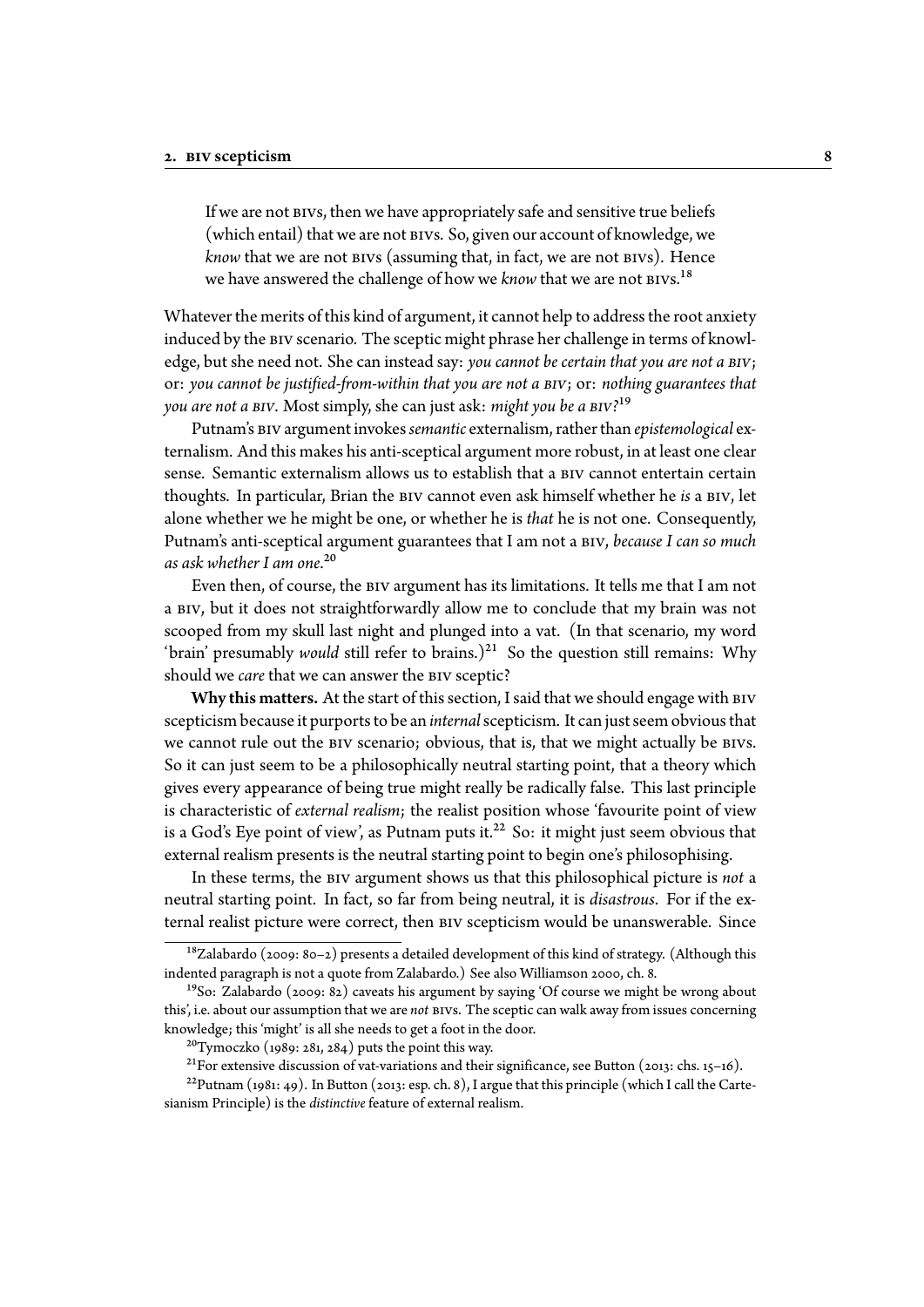BIV scepticism is answerable, the picture is fatally flawed. More specifically: the picture must either rely upon a tacit assumption of magic, as per the discussion of  $(1B)$ ; or it must be self-refuting, as per the discussion of premise (2B).

In short: the BIV argument teaches us that external realism is either incoherent or magical. That is why the BIV argument matters.

#### <span id="page-8-0"></span>Skolemism  $\overline{\mathbf{3}}$

I now want to consider a sceptical challenge which arises in the context of mathematics. It falls out of reflections on Skolem's Paradox, in something like the way that BIV scepticism falls out of reflections on apparently mundane thoughts concerning how we find out about the world around us. It can be refuted via a similar argument, which I believe was first formulated explicitly by Thomas Tymoczko and Adrian Moore.

Skolem's Paradox. Consider the following result:<sup>23</sup>

The Löwenheim-Skolem-Mostowski (LSM) Theorem. For every transitive model  $\mathcal F$  of ZF, there is a countable, transitive model  $\mathcal H$  which is elementary equivalent to  $T$ .

Presumably, ZF has a transitive model. So, ZF has a countable, transitive model, H, by the LSM Theorem. Now, ZF proves 'there is an uncountable set', so  $H$  must make this sentence true. Formalising this slightly, we say:

 $\mathcal{H} \models \exists x \neg \exists y (y \text{ is an enumeration of } x)$ 

Hence, for some  $b$  in  $H$ 's domain:

 $\mathcal{H} \models \neg \exists y (y \text{ is an enumeration of } b)$ 

But because  $H$  is both countable and transitive, every member of  $H$ 's domain is countable. So in particular:

To say that a model, M, is *transitive* is to say the following: If  $a \in b \in M$ , then  $a \in b$  iff  $\mathcal{M} \models a \in b$ . The effect of this stipulation is that what  $M$  takes to be membership really is membership.

<span id="page-8-1"></span><sup>&</sup>lt;sup>23</sup>To say that a model,  $M$ , is countable is to say that its domain,  $M$ , is countable. In general, to say that x is countable is to say that there is an enumeration of x (i.e. an injection from x to the natural numbers), and  $x$  is *uncountable* iff  $x$  is not countable.

To say that M is elementary equivalent to  $\mathcal N$  is to say that they satisfy (i.e. make true) exactly the same (first-order) sentences.

The LSM Theorem is Theorem 3.8 of Mostowski 1969. Mostowski certainly deserves to be named in the statement of this result, since its proof involves Mostowski's Collapsing Lemma. It is well known that Skolem-style results (such as the LSM Theorem) can be avoided by moving from first-order logic to second-order logic with a full semantics. For a full survey of this point and its dialectical significance, see Button and Walsh (Ms: §§5-6).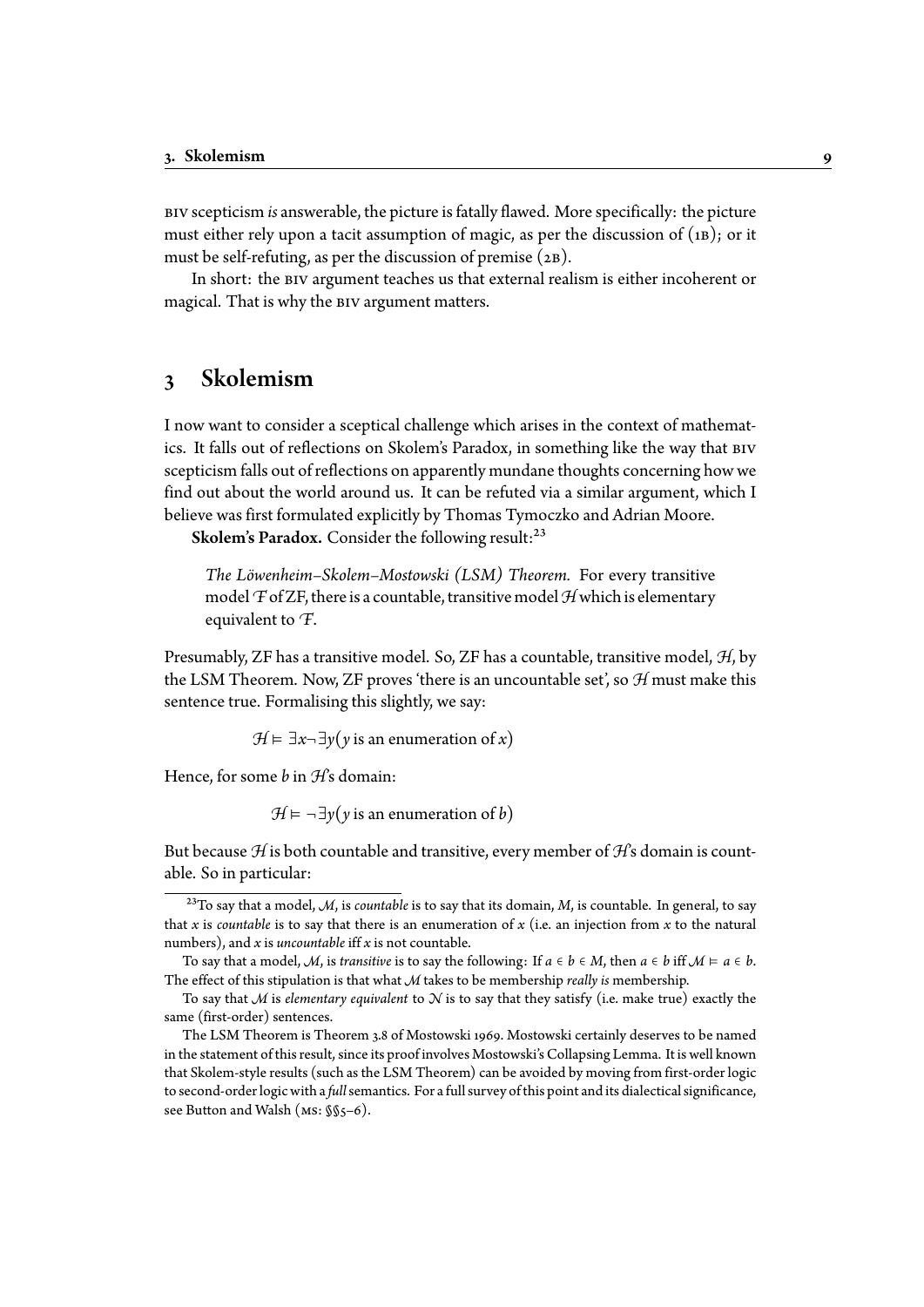### $\exists y (y \text{ is an enumeration of } b)$

This is (one version of) Skolem's Paradox. And, whilst it might initially be surprising, it is readily explained. There is an enumeration of  $b$ . However, this enumeration lies outside  $\mathcal{H}$ s domain, and so beyond the range of the quantifier ' $\exists y$ ' as interpreted within  $\mathcal{H}$ . In a slogan: to be countable-in- $\mathcal H$  is not to be countable *simpliciter*. Paradox dissolved.<sup>24</sup>

Introducing the sceptic. Nonetheless, this version of Skolem's Paradox naturally gives rise to a sceptical line of thought.<sup>25</sup>

Mathematical entities are abstract entities, in Platonic Heaven. Given their abstractness, it is obvious that we could only refer to them directly if we had some kind of supernatural, magical powers. We have no such powers, so the best hope of our picking them out is by employing formal theories. So: we pick out the sets, for example, as the entities satisfying some particular formal set theory, such as (some extension of)  $ZF$ .

But suppose, now, that we do not live in a universe with any uncountable sets, but instead live in a countable, transitive universe built along the lines of  $H^{26}$ Then we would surely be unable to tell the difference. Every sentence of our set theory that 'ought' to be true would be true; every description in the language of set theory that 'ought' to be uniquely satisfied would be uniquely satisfied; and so forth. So: we cannot tell whether there really are uncountable sets, or merely seem to be.

In short, we have been led to the worry that every set is countable. This is the skolemist scenario. For brevity, I shall refer to the denizens of the skolemist scenario as smallworlders, and anyone who thinks that the skolemist scenario actually obtains is a skolemist.

Like the BIV scenario, the skolemist scenario seems to arise in a fairly mundane way. We begin with some fairly pedestrian reflections – not this time upon how our senses inform us about the world, but on incontestable results from model theory - and we are swiftly confronted with a foundational challenge. Like BIV scepticism, then, skolemism presents itself as an internal scepticism. This is why skolemism initially commands our attention.

This is the first of several similarities between skolemism and BIV scepticism. However, before I explore other similarities, it is worth highlighting an important disanalogy. As mentioned in §2, the BIV scenario is primarily a vehicle for Cartesian angst.

<span id="page-9-2"></span><span id="page-9-1"></span><sup>25</sup>See A. W. Moore (2001: 160-4).

<span id="page-9-0"></span><sup>&</sup>lt;sup>24</sup>For more on the mathematics of Skolem's Paradox, see Bays (2009: §2).

<sup>&</sup>lt;sup>26</sup>This step is surprisingly contentious. The implicit idea seems to be that we can simply input 'the universe' into the LSM Theorem, generating H. However, presumably 'the universe' is class-sized, and so does not form a model that can be plugged into the LSM Theorem. This point is pursued by Velleman (1998), Bays (2001, pp. 335-40; 2007, pp. 119-23) and Button (2011).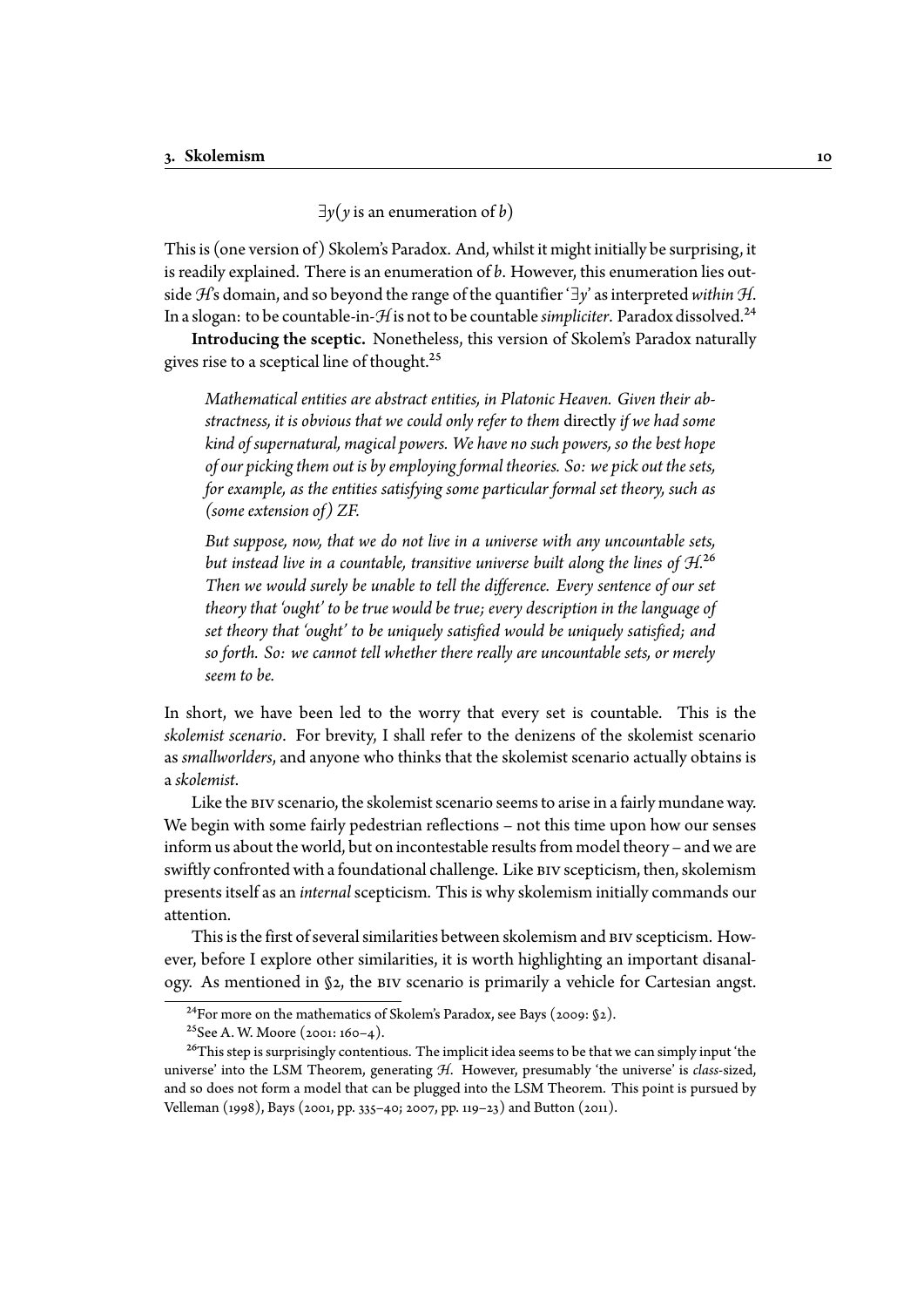### 3. Skolemism

The initial worry that it generates is that appearances might be radically deceptive, so that (almost) all of our beliefs are false. By contrast, the skolemist scenario does not ask us to consider a situation in which (almost) all of our mathematical beliefs seem to be true but are really false. On the contrary, the skolemist deliberately places us in a scenario which is tailor-made to make our favourite mathematical theory true. Her sceptical challenge is that our theory is true for 'unintended' reasons; because Platonic Heaven is much smaller than usually thought. Skolemism is therefore not a version of Cartesian scepticism, but of something rather different, which I shall call metaphysical scepticism.<sup>27</sup>

BIV scepticism and skolemism consequently begin life as different varieties of scepticism. However, they need not remain that way permanently. After some reflection, we might come to decide that Brian the BIV has mostly true beliefs, but is simply deceived about the nature of his world. In this case, the BIV scenario will equally have become a vehicle for *metaphysical* scepticism.<sup>28</sup> None of this, of course, affects the success of the BIV argument, since all the argument requires of Brian is that he fails to refer to brains. But it will be important, in what follows, to recall that the skolemist scenario is never a vehicle for Cartesian angst.

Moorean responses. I now want to return to the similarities between BIV scepticism and skolemism. First among them is that they are both presented as *internal* scepticisms. Now, when I considered BIV scepticism, I probed what this amounted to by considering a Moorean response. It is worth considering a Moorean response to skolemism:

- $(is)$ If I am a smallworlder, then there are there are no uncountable sets.
- $(iis)$ There are uncountable sets.
- $(iiiS)$ So: I am not a smallworlder.

Here,  $(is)$  is true by definition. And  $(iis)$  is surely as central to our mathematical practice as anything else. So: we have a Moorean response to the skolemist.

This kind of Moorean response seems to underpin arguments against skolemism which make appeal to 'naïve' or 'informal' mathematics; in such cases, 'naïvety' is introduced in order to defend (iis). The skolemist will claim, though, that (iis) simply begs the question against her. She will point out that, if I am a smallworlder, then I simply cannot take mathematical practice at face value, and so cannot infer much from the fact that all mathematicians are happy to claim that there are uncountable sets. Indeed, the skolemist will say that it is just as question-begging to take mathematical *utterances* at face value, as it is to respond to BIV scepticism by taking appearances at face-value.

As in the discussion of BIVs, I have not mentioned this Moorean response because I think it is good or bad. Instead, I have raised it as a contrast with the kind of response

<span id="page-10-0"></span><sup>&</sup>lt;sup>27</sup>Compare Moore's (2011) discussion of Georg.

<span id="page-10-1"></span><sup>&</sup>lt;sup>28</sup>See A. W. Moore (2011:  $\S$ 3) and Button (2013: 141-8).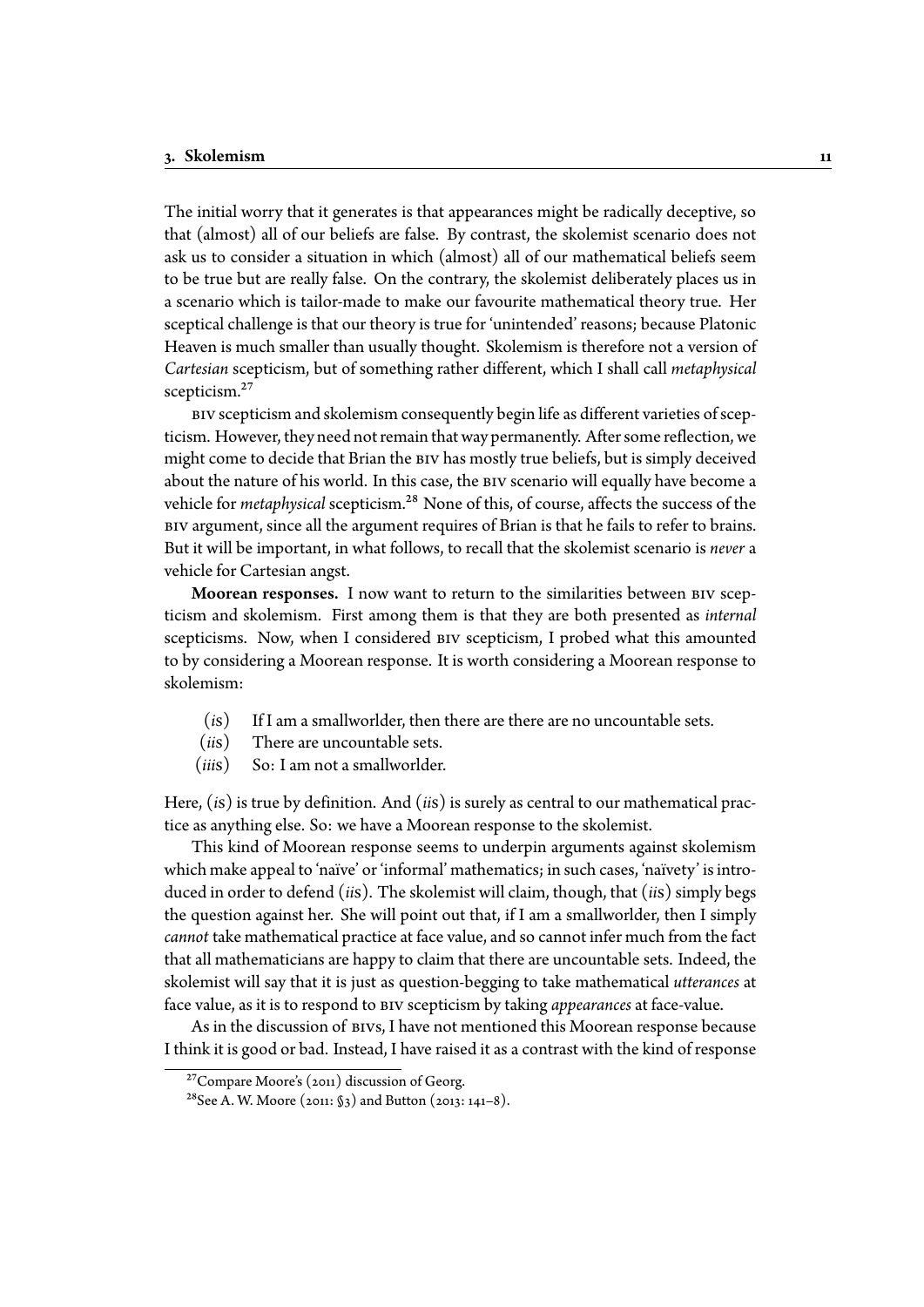I want to offer, and also to emphasise the sense in which skolemism presents itself as an internal scepticism. Skolemism picks up on (what it takes to be) a central aspect of our philosophical picture: that our only access to mathematical objects is through the truth of certain mathematical sentences. And, on the basis of this principle, it purports (purports) to establish that even by our own lights we cannot take for granted that there are uncountable sets.

The anti-skolemist argument. The aim of the anti-skolemist argument, then, is to show that this is mistaken. In particular, it aims to show that if skolemism is an internal scepticism, then it is self-refuting. Consequently, we will be forced to reject the picture, according to which our only access to mathematical objects is through the truth of certain mathematical sentences.

To offer the anti-sceptical argument, it will help to recap how skolemism arose in the first place. The LSM Theorem convinced us of the existence of a countable, transitive model,  $H$ , of ZF. No paradox ensued, since being uncountable-in- $H$  is not to be uncountable simpliciter. However, skolemism was driven by considering the sceptical thought that, metaphorically, we might be 'trapped within'  $H$ . Stipulating that a set is *countable*<sup> $H$ </sup> just in case it is countable-in- $H$ , here is the anti-skolemist argument:

- A smallworlder's word 'countable' applies only to countable  $H$  sets.  $(1s)$
- My word 'countable' does not apply only to countable  $H$  sets.  $(2s)$
- $(3s)$ So: I am not a smallworlder

The argument is due to Tymoczko and Moore, both of whom are explicitly inspired by Putnam's BIV argument.<sup>29</sup>

The language of smallworlders. It is easy to see that the skolemist is committed to (1s). The motivating thought behind skolemism is the following: If our world is like  $H$  in containing only countable sets, and if our words are interpreted along the lines suggested by  $H$ , then all of our mathematical claims will come out true (just as true as before). But to interpret our words along the lines suggested by  $H$  is precisely to say

<span id="page-11-0"></span><sup>&</sup>lt;sup>29</sup>Tymoczko (1989: 287-90) and A. W. Moore (2001: 165-7). The argument is also similar to Moore's (2011: §3) discussion of set-scepticism, and to Einheuser's (2010: 243–6) discussion of scepticism about absolutely general quantification. It is worth, though, highlighting some slight differences between all of these arguments.

First: my immediate aim is only to show that the skolemist is incoherently committed to both premises. By contrast, Moore and Tymoczko themselves embrace (analogues of) both premises. Second: Moore's analogue of (2s) is something like: My word 'countable' refers to (i.e. applies to all and only the) countable sets. This is stronger than my  $(zs)$ . To argue that the skolemist is committed to (2s) would raise issues concerning the skolemist's commitment to *absolute generality*, and I would prefer to avoid such issues here. (This also explains why I have deviated slightly from the template laid down by the BIV argument.) I discuss a third difference in fn.39, below.

For a survey of some related anti-sceptical arguments in the philosophy of mathematics, see Button and Walsh ( $ms:$   $\S$ 7).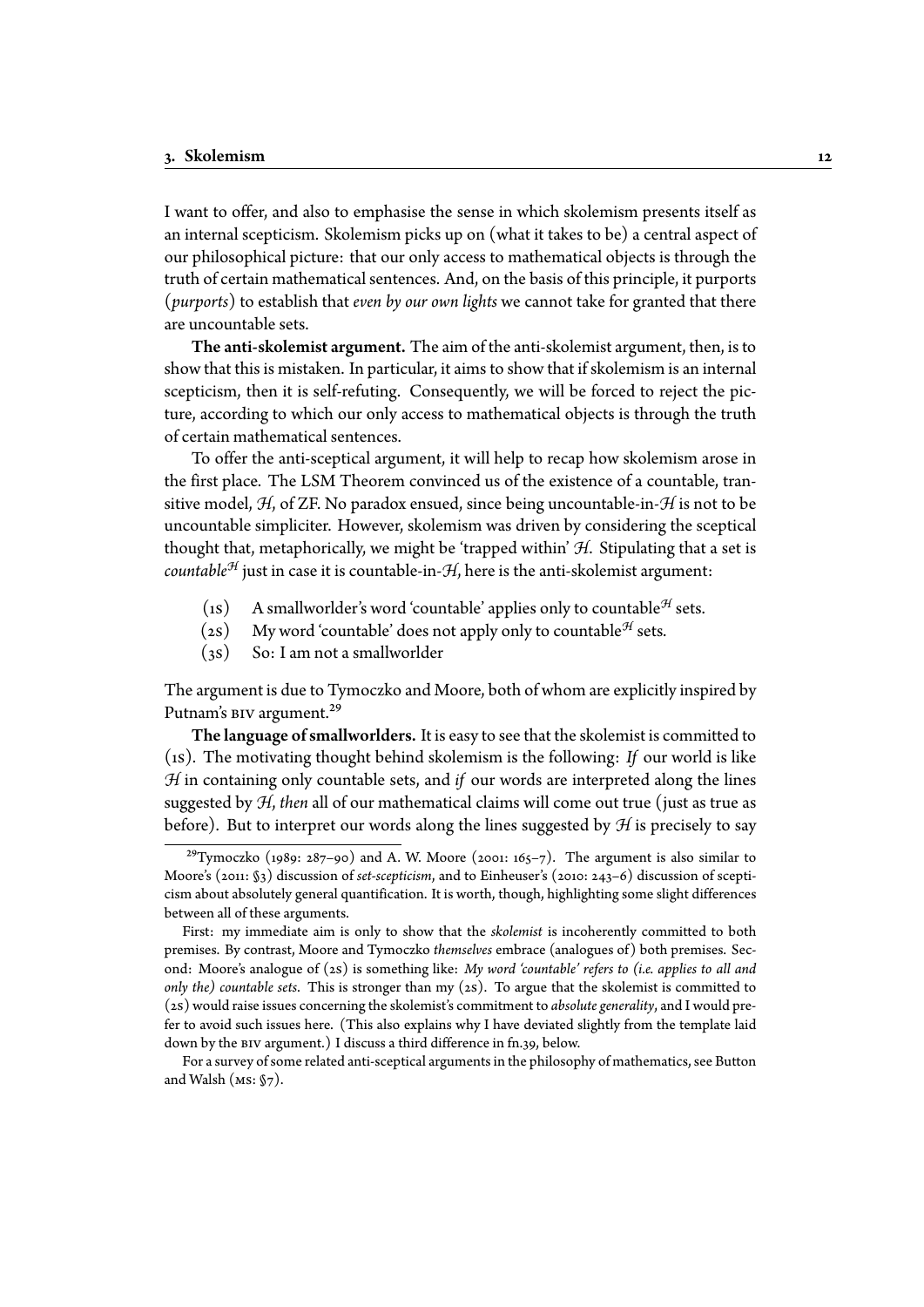### 3. Skolemism

that the word 'countable' should apply only to countable  $H$  sets. The entire skolemist challenge, then, is built around acceptance of  $(1s)$ .

To be clear, this defence of  $(1s)$  is explicitly *ad hominem*, and rather different from the defence of premise (1B) of the BIV argument. I make no claim to have defended (1s) from all possible challenges. On the contrary, (1s) is extremely vulnerable to attack. The skolemist line of thought began by reflecting on the difficulties of referring to mathematical objects, given their abstractness. But these difficulties might well push us, not towards skolemism, but towards the idea that it is just impossible that our mathematical vocabulary to apply to *anything*. Maybe, indeed, mathematics is just so much symbol-shuffling.<sup>30</sup>

The anti-skolemist argument will not help us to refute this pessimistic thought. But it is not meant to: it is meant only to refute *skolemism*. And it can do that easily enough, since the idea that we cannot refer to mathematical objects at all is just as problematic for the skolemist as for the ordinary mathematical platonist. At the risk of repetition: the skolemist herself is committed to  $(1s)$ , since it is presupposed in her attempt to motivate her sceptical scenario.

My language. I now turn to premise  $(2s)$  of the anti-skolemist argument. The defence of this premise closely mirrors the defence of premise (2B).

The skolemist is likely to complain that the argument  $(1s)$ – $(3s)$  is nothing more than a Moorean response to her challenge. Indeed, since she thinks that we are smallworlders, (2s) is precisely what she contests. Her sceptical challenge then renews itself, as follows:

- $(s)$ A smallworlder's word 'countable' applies only to countable  $H$  sets.
- $(-3s)$ I am a smallworlder.
- $(\neg$ 2S) So: my word 'countable' applies only to countable  $\mathcal{H}$  sets.

Affirming  $(-2s)$ , however, undercuts the skolemist's ability to formulate her own sceptical challenge. The skolemist presents her challenge via the skolemist scenario. That is, in saying 'every set is countable', she hopes to present us with the worry that every set is countable. However, given  $(\neg zs)$ , what she has said simply does not present us with that thought. Instead, it presents us with the thought that every set is countable  $H$ . And the skolemist denies this herself. She wants to say:

## There are countable<sup> $H$ </sup> sets and uncountable<sup> $H$ </sup> sets; but even the uncountable<sup> $H$ </sup> sets are countable

However, if this speech is to mean what the skolemist wants it to mean, then the last word in her speech cannot apply *only* to countable<sup> $H$ </sup> sets. In short, if the skolemist is going to be able to articulate, motivate, or defend her sceptical challenge, she needs to  $accept(zs)$ .

<span id="page-12-0"></span> $30$ Indeed Klenk (1976: 485-7) suggests that reflecting on skolemism should lead us to formalism.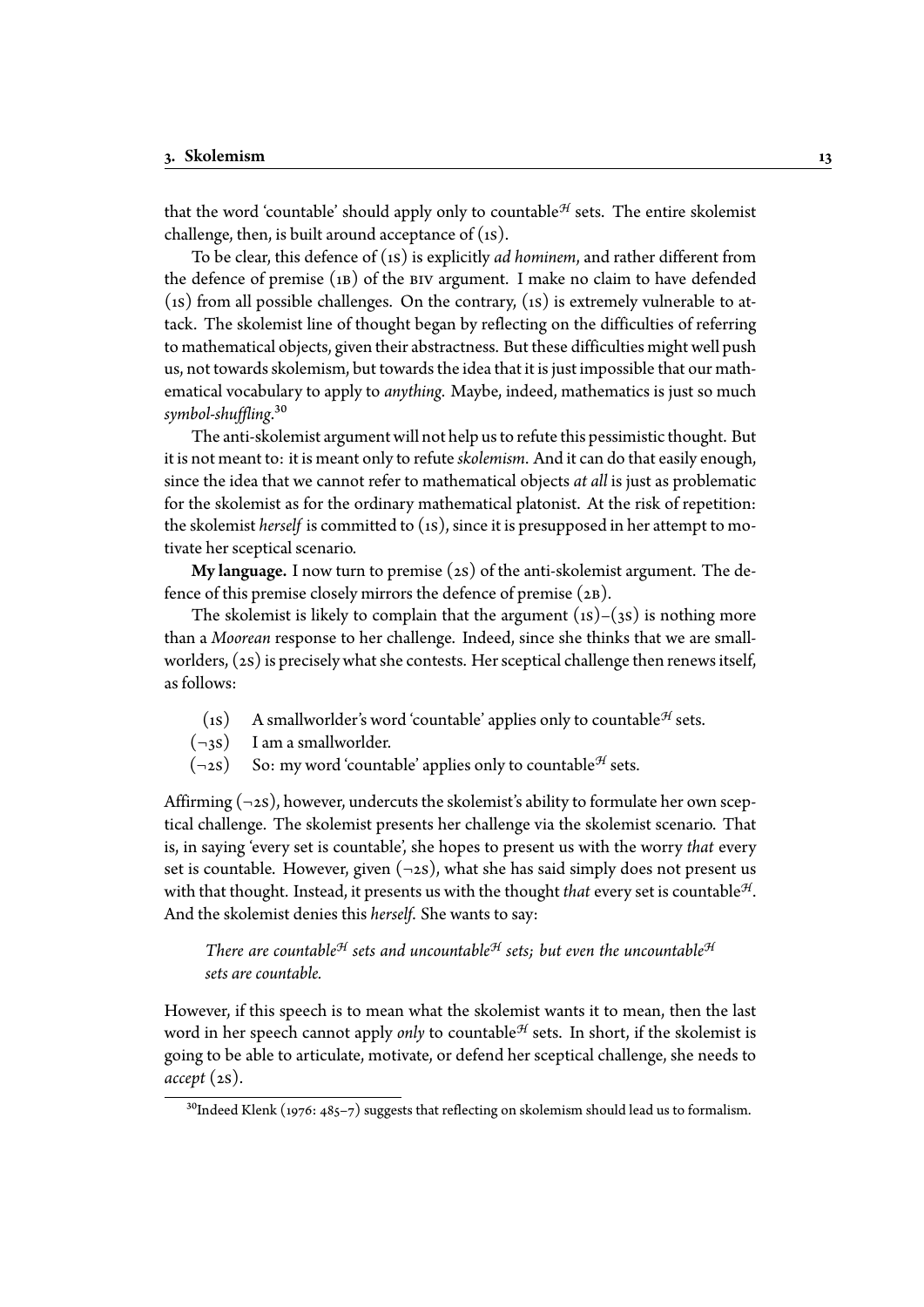At the very least, then, the skolemist needs to accept that the word 'countable', as it occurs in the formulation of the skolemist scenario, somehow does apply beyond the countable  $\mathcal{H}$  sets. In desperation, then, the skolemist might suggest that the antiskolemist argument is too crude; she might maintain that it ignores the fact that application depends upon *context*. More specifically, she might suggest abandoning (1s) and  $(2s)$  in favour of the following:

- In mathematical contexts, my (i.e. a smallworlder's) word 'countable' ap- $(as)$ plies only to countable  $\mathcal{H}$  sets.
- In philosophical contexts, my (i.e. a smallworlder's) word 'countable' does  $(bs)$ not apply only to countable  $\mathcal H$  sets.

When I considered this kind of response in the case of BIV scepticism, I maintained that  $(b)$  invoked a magical theory of reference. A similar point holds here. In order for the skolemist to defend (as) and (bs), she needs to carve out a distinction between distinctively mathematical uses of the word 'countable' - as when she opens her set theory textbook and works through its contents - and distinctively philosophical uses of that word - as when she formulates the skolemist scenario. The difficulty she faces is that her scenario is formulated using entirely *mathematical* vocabulary ('countable sets') and is motivated entirely by the consideration of *mathematical* results (the LSM Theorem). What, then, can be meant by the idea that the statement of the skolemist scenario is philosophical rather than mathematical?<sup>31</sup> Otherwise put: if the skolemist severs the connection between mathematical language and the formulation of her sceptical scenario, then skolemism ceases to be an *internal* scepticism.

As a final effort, the skolemist might maintain that context affects applicationconditions in the following, more sophisticated, way.

I spend some time as an active mathematician. Then I stand back and reflect upon what I have done. I realise that I could be interpreted – without loss – as having failed to talk about any uncountable sets. Of course, even as I assert this, I must acknowledge that I am not now failing to talk about any uncountable sets; that is what the anti-skolemist argument teaches me. Skolemism is, indeed, refuted.

But now I stand back and reflect on what I just did in 'refuting skolemism'. And I realise that everything I said could be interpreted - without loss - as having failed to talk about any uncountable sets, even when I reached the conclusion 'I am not now failing to talk about any uncountable sets'. Of course, even as I assert this, I must acknowledge that it would be wrong for me to say (in the same breath) that every set is countable, for the anti-skolemist argument can be repeated at this level.

<span id="page-13-0"></span><sup>&</sup>lt;sup>31</sup>This is very close to parts of Tymoczko (1989: 290); but see fn.39, below.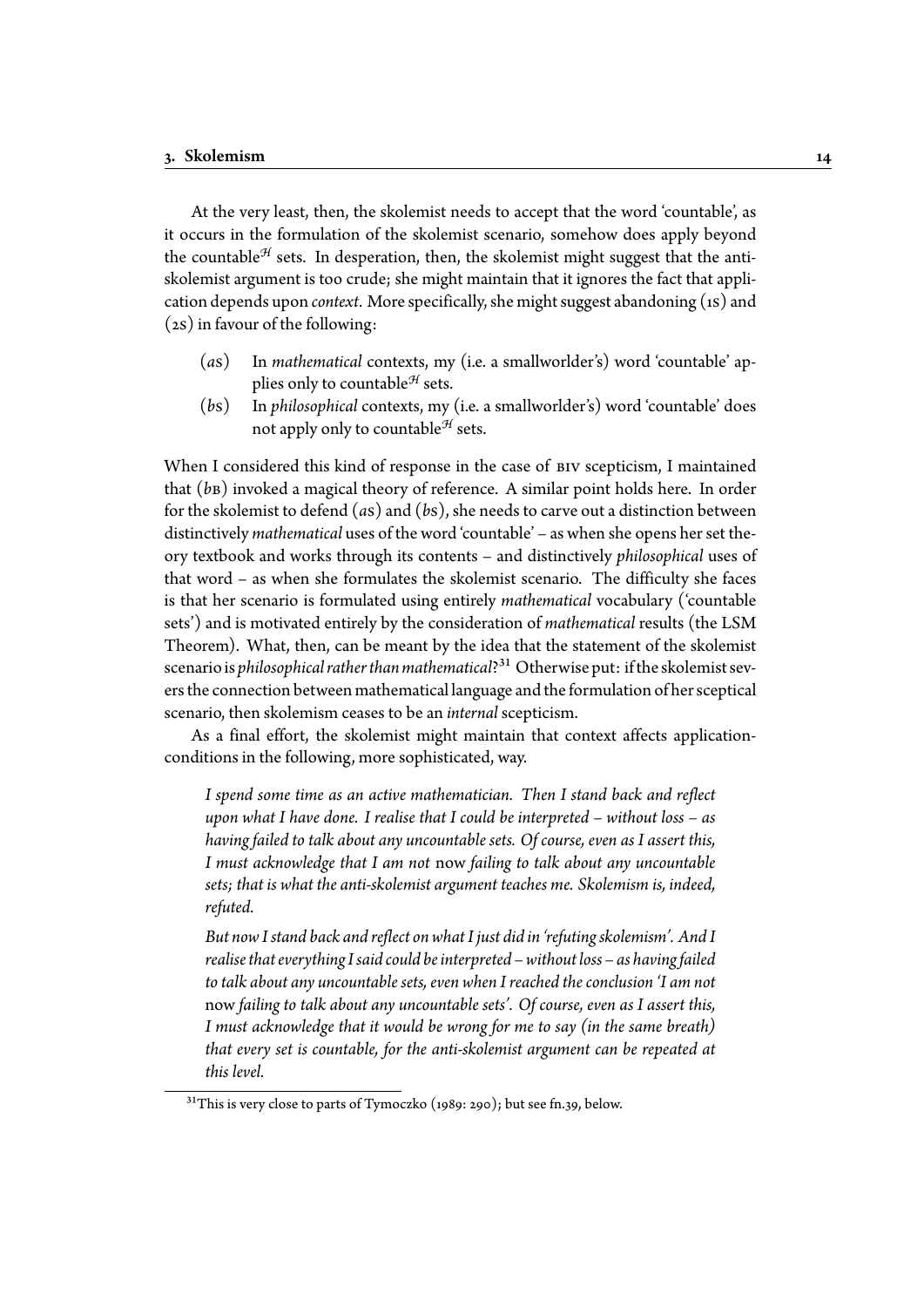But now I stand back and reflect...

And so it goes. Whenever I run the anti-skolemist argument, a new sceptical hypothesis immediately pops up. I can answer every such challenge. But at no stage am I stably convinced that I was talking about any uncountable sets. So, whilst I cannot ever say 'every set is countable', on pain of the anti-skolemist argument, I worry that no set is absolutely uncountable, as it were.<sup>32</sup>

This line of thought is ultimately, though, 'sophisticated' only in the sense that it is sophistry. It fails to express a serious sceptical challenge, for two reasons.

First: The skolemist keeps raising the same sceptical challenge, over and over again. However, she also acknowledges that the sceptical challenge can be answered whenever it arises. Moreover, the answer that we offer is exactly the same answer, every time. Despite this, the skolemist suggests that the sceptical challenge nevertheless remains unanswered, in some profound sense. But why should we not think that the challenge has been straightforwardly *answered*, over and over and over again, until we simply tired of repeating ourselves?<sup>33</sup>

Second: The skolemist seems to be suggesting that, for every set, there is some perspective - the *absolute perspective*, as it were - from which that set appears countable. However, the skolemist also grants that, for any perspective that we *can* adopt, we can successfully run the anti-skolemist within that perspective. As such, the skolemist faces a straightforward dilemma. To the extent that I can make sense of the idea of the absolute perspective, I can also grasp that one could present the anti-skolemist argument from within that perspective. To the extent that I cannot make sense of the idea of the absolute perspective – to the extent that it is ineffable – I cannot make sense of the supposed sceptical challenge.

Why this matters. We could spend more time chasing down further skolemistepicycles. Nonetheless, I think we have answered the skolemist. More precisely, and as in the case of BIV scepticism, we have shown the following: if skolemism is an internal scepticism, it is self-refuting. And, just as in the case of BIV scepticism, this discovery teaches us that a particular philosophical picture is either incoherent or magical.

The picture in question was characterised by Putnam as moderate realism about mathematical entities. It is realist, because it pictures mathematical entities as bona fide entities in Platonic Heaven. It is moderate, because it does not allow that humans have supernatural, magical powers which enable them to refer directly to these mathematical entities; indeed, the moderate realist admits that we can pick out mathematical entities only by employing formal theories (if at all). But, such moderate realism is all that is

<span id="page-14-0"></span><sup>&</sup>lt;sup>32</sup>Skolem uses the expression 'absolutely uncountable' in a number of places (1929, p. 272; 1941, p. 468; 1958, p. 635). And this use of the word 'absolutely' has some affinity with the purely technical notion of absoluteness.

<span id="page-14-1"></span> $33$ Compare Lewis (1984: 225-6) on the Respondent/Challenger dialectic, and Putnam (1994: 284– 5) on infinitely regressive scepticism.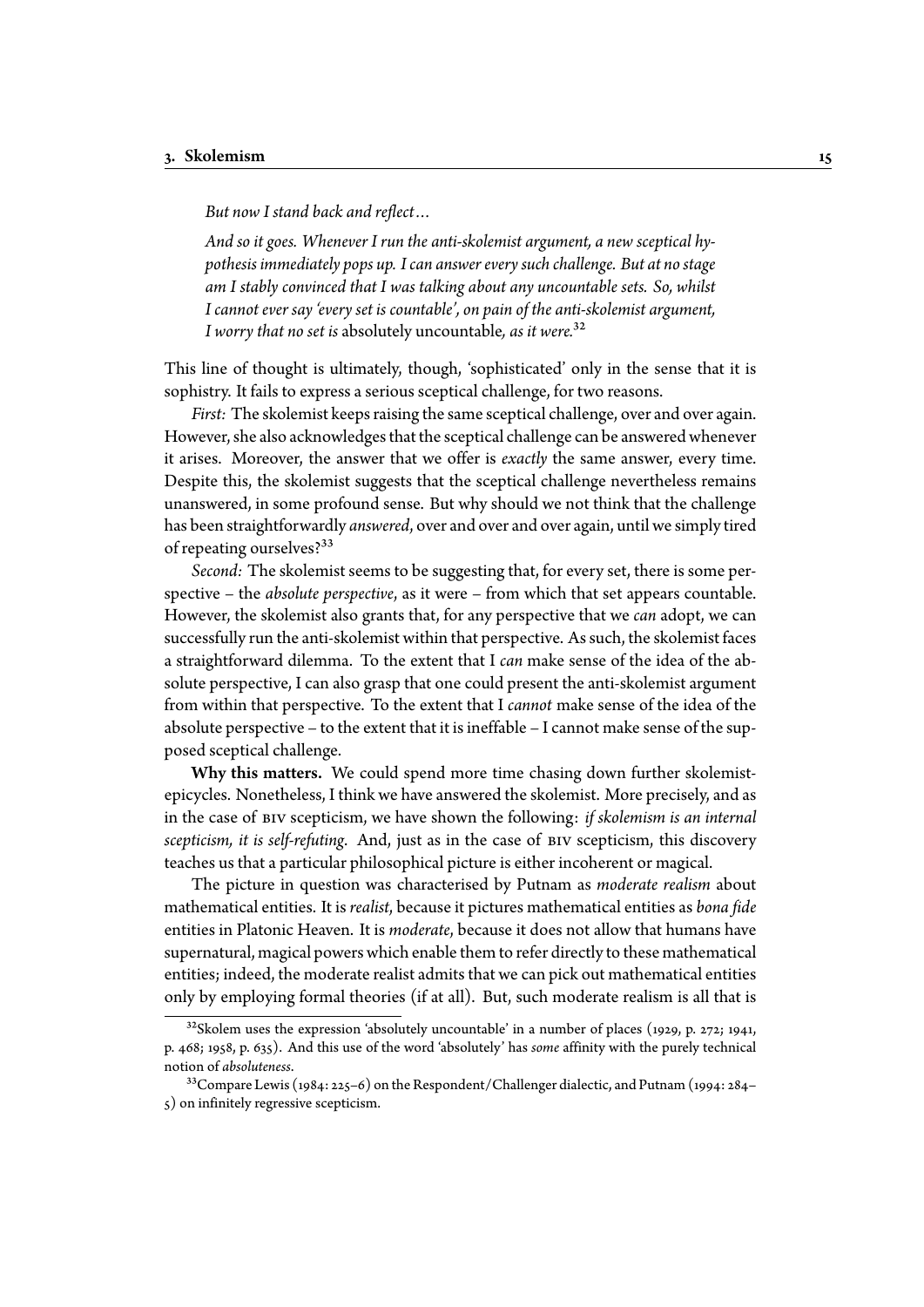### 3. Skolemism

required to take us from Skolem's Paradox to the skolemist scenario-just re-read the sceptical speech on p.10—and for skolemism to emerge as an *unanswerable* scepticism.

Our ability to answer the skolemist, then, shows us that moderate realism is a fatally flawed picture. Far from being a plausible starting point for mathematical philosophising, it is either incoherent or reliant upon magic. We learn, in other words, that we must abandon the picture whereby mathematical entities are 'lost noumenal waifs looking for someone to name them<sup>34</sup>

This last line is the conclusion which Putnam himself draws, after arguing at length against moderate realism. However, Putnam criticises moderate realism by deploying his model-theoretic arguments. By contrast, I have tried - following Tymoczko and Moore - to translate Putnam's attack on external realism, via the BIV argument, into an attack on moderate realism. This suggests a pleasing convergence between Putnam's model-theoretic arguments and the BIV-style of argumentation. I shall explore that convergence in the next section.

A brief digression on indeterminate language. Before that, for the sake of completeness I wish to compare the BIV-style argument against skolemism with a related, but flawed, anti-sceptical argument.

Let us introduce a new kind of sceptic, the set-indeterminist. Noting that the 'intended' model and the countable model  $H$  make exactly the same sentences true, the set-indeterminist maintains that they present equally good reference candidates for my set-theoretic vocabulary. In particular, she maintains that there are two equally good reference candidates for my word 'countable': the countable sets on the one hand, and the countable  $H$  sets on the other. She therefore maintains that set-theoretic vocabulary has indeterminate conditions of application.

Someone might try to offer a purely disquotational argument against the setindeterminist, as follows:

> The word 'countable' applies to all and only the countable sets. So: the word 'countable' has determinate conditions of application

Harry Field describes this argument as 'a clearer version' of the argument-strategy that Putnam pursues in his 1980. However, Field immediately notes that the word 'bald' applies to all and only the bald things, even though the word 'bald' has vague (and hence indeterminate) conditions of application.<sup>35</sup> This simple observation elegantly undermines the purely disquotational argument.

Fortunately, Field's observation does not affect my BIV-style argument (which I regard as the 'clearer' reconstruction of Putnam's aims in his 1980). Indeed, setindeterminism is just as vulnerable to a BIV-style argument as skolemism. I shall briefly explain why.

<span id="page-15-0"></span> $34$ Putnam (1980: 482).

<span id="page-15-1"></span><sup>&</sup>lt;sup>35</sup>Field (1994: 398-9).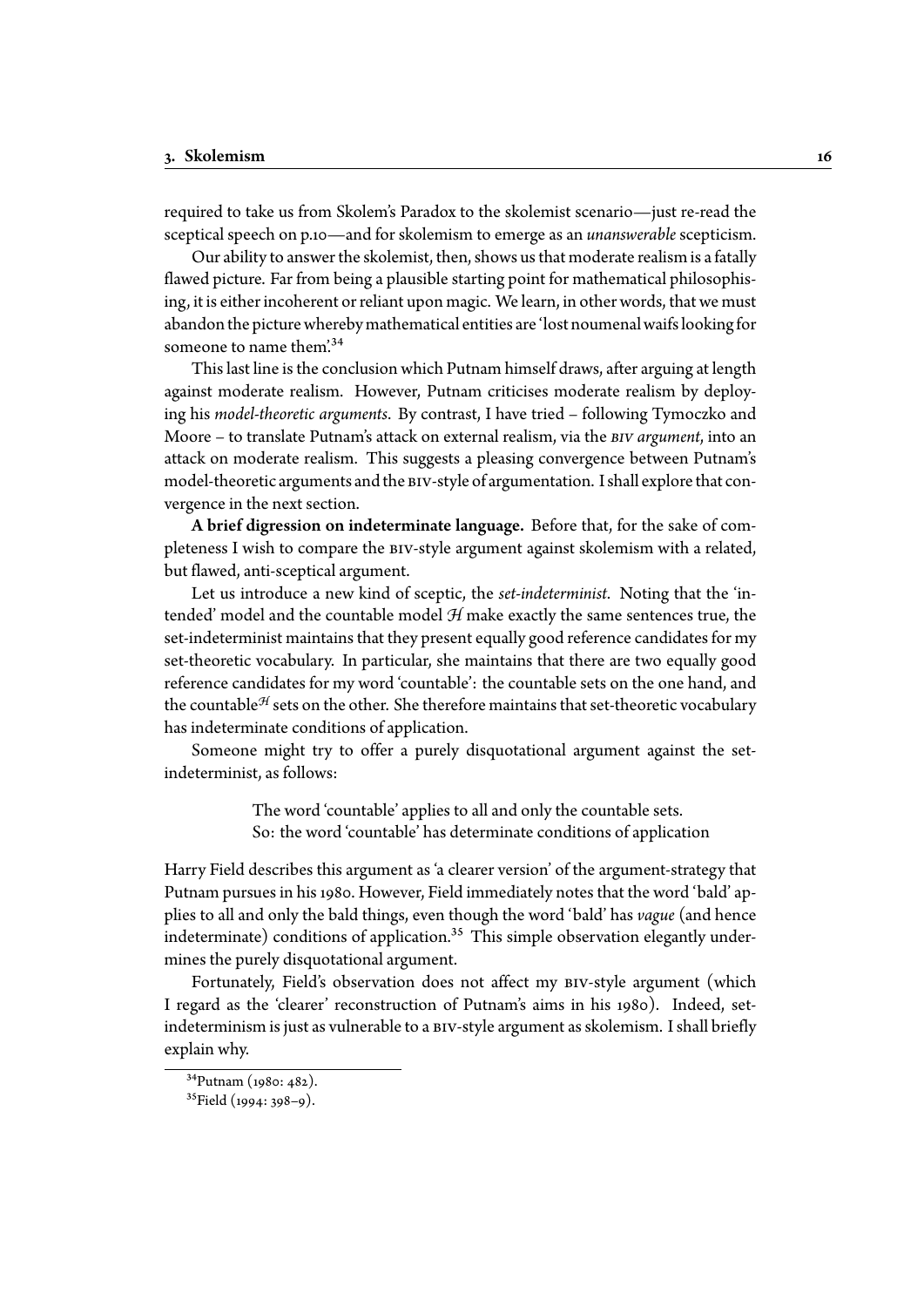I can coherently say that the people with fewer than  $n$  hairs and the people with fewer than  $n+1$  hairs are equally good reference candidates for my word 'bald'. This makes it easy to see why 'bald' has vague conditions of application. But the key feature of  $H$  is that some uncountable  $H$  sets are countable. So I cannot coherently say, as the set-indeterminist wants to, that the countable sets and the countable  $H$  sets are equally good reference candidates for my word 'countable'. That would be like saying that the bald people and the non-bald people are equally good reference candidates for my word 'bald'. It would contradict the disquotational platitude that the word 'bald' (respectively, 'countable') applies to all and only the bald (respectively, countable) things, which is needed to formulate the sceptical challenge. Otherwise put: the sceptical challenge would be unformulable if it were true, which is just the point of the BIV-style argument.

## <span id="page-16-0"></span>Semantic scepticism and the model-theoretic  $\overline{\mathbf{4}}$ arguments

Semantic scepticism. Skolemism was motivated by a result from model theory. We can motivate an alternative kind of scepticism via a much simpler result:<sup>36</sup>

The Permutation Theorem. For any non-trivial structure, there is a distinct, isomorphic structure.

We can understand the main idea behind this result without invoking any fancy model theory. It simply requires a two-step imaginary exercise. First: imagine laying out all the objects in the world, together with various labels (names) for them, and with other labels (predicates) for collections of them (perhaps under a certain ordering). Second: imagine shuffling the objects around, willy nilly, without disturbing the labels (so the labels do not 'follow' the objects during the shuffling, but end up applying to new objects). After a moment's reflection, it should be clear that this process will not affect the truth values of any sentence. (And after another moment's reflection, it should be clear that the same process would have worked, even if we had started with objects which were intrinsically featureless.)

There are plenty of ways to turn the Permutation Theorem into a sceptical challenge. Here is a simple one. Suppose we start by believing that our word 'cat' refers to cats. We then apply the Permutation Theorem, shuffling the entities around. Say

<span id="page-16-1"></span><sup>&</sup>lt;sup>36</sup>For a brief technical discussion of the result, see Putnam (1981: 33-5, 217-18), Button (2013: 14-16, 225-31; 'non-trivial' is defined there) or Button and Walsh (Ms:  $\S$ 2-3). To say that M and P are isomorphic is to say that there is a structure-preserving one-to-one map between them; it follows that they are elementary equivalent (in the sense explained in fn.23, above).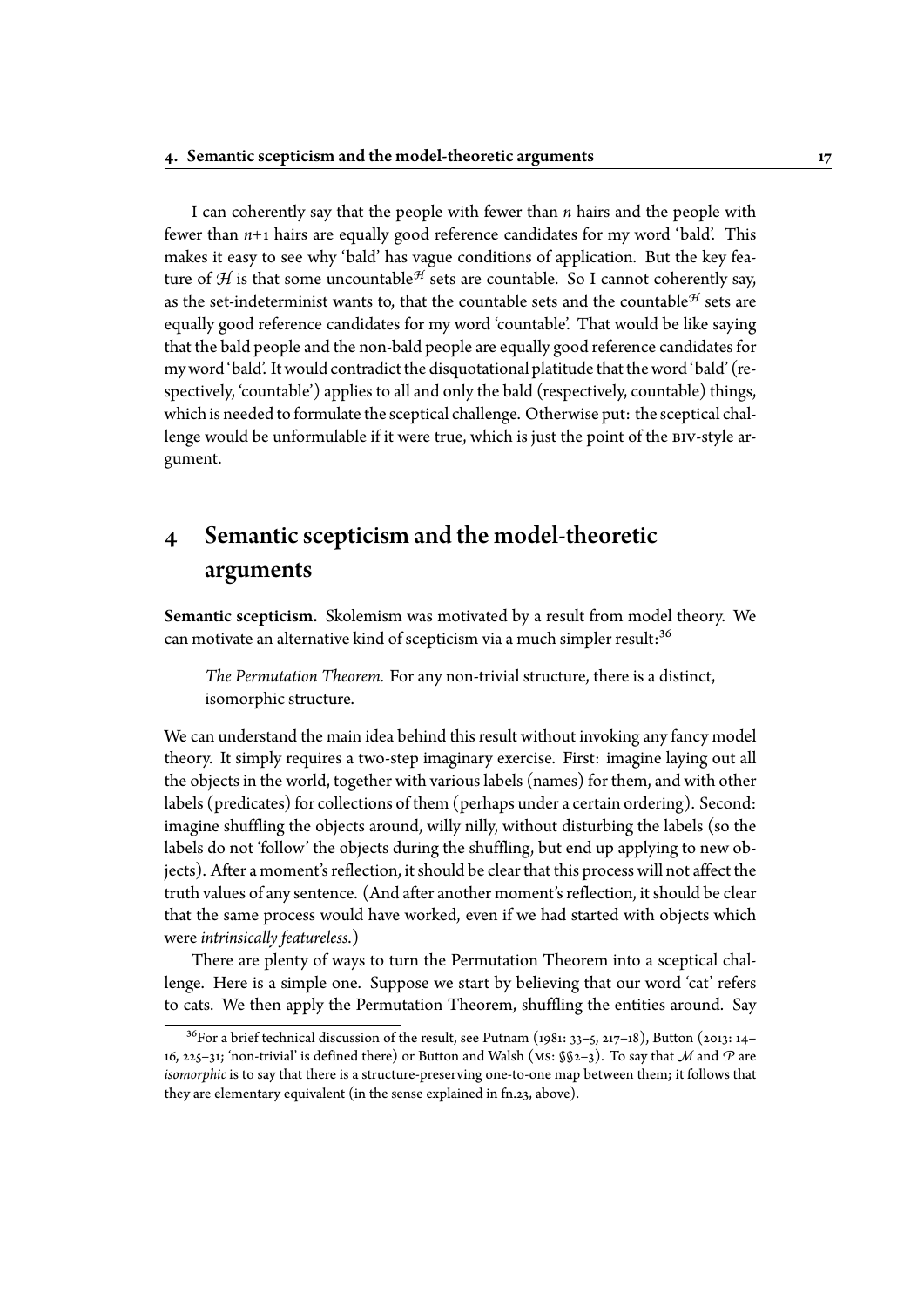that cats<sup>\*</sup> are the entities which we shuffle into the slots which were formerly occupied by cats. (Putnam makes this idea vivid, by pointing out that the cats\* might all just be *cherries*, provided that there are at least as many cherries as cats.) Then the *permutation* scenario is the sceptical scenario that our word 'cat' refers to cats<sup>\*</sup>, and the *permutation*sceptic is the sceptic who thinks that the permutation scenario is actual.

Permutation-scepticism is not a version of Cartesian scepticism. Far from threatening us with the worry that (almost) all of our beliefs are false, the whole process of permutation is deliberately designed to preserve the truth values of our sentences. In that sense, permutation-scepticism is more like skolemism than like BIV scepticism. However, unlike skolemism, it need not even threaten us with the idea that we are ignorant as to the 'nature' of the world. Rather, the worry is just that our words do not refer as they are (intuitively) supposed to. Consequently, permutation-scepticism is a third kind of scepticism: a purely semantic scepticism.

I have not yet said anything to indicate why we might take permutation-scepticism seriously. I shall say a little more on that towards the end of this section. But of course, once we have opened the door to considering one 'deviant' permutation of our vocabulary, we should not stop there. Any permutation  $-$  and hence any interpretation  $$ will be on the table as a way that our words might refer. And if there is nothing to tell between the rival interpretations, then we are likely to be pushed, from regarding permutation-scepticism as unanswerable, to treating as unanswerable the thought that each of our words refers equally to every thing. Call this last thought complete semantic scepticism.

Some philosophers have claimed to learn to live with the unanswerability of complete semantic scepticism. For example, in response to considerations like those above, J. J. C. Smart suggested:

I do not much mind the idea that reference slides freely over the surface of noumenal waters, except that I do not think of the noumenal waters as consisting of unknowable things in themselves: there are just the electrons, protons, stars, cats, cabbages and other perfectly knowable objects.<sup>37</sup>

Unfortunately, this is literally unintelligible. Smart wants to tell us something about cabbages and cats. Well, which things are the cabbages, and which are the cats? If complete semantic scepticism is true, then Smart says of each thing 'it is a cabbage' and 'it is not a cabbage', to the same extent. Admittedly, nothing is both 'a cabbage' and 'not a cabbage' relative to the same interpretation at the same time; but so what? If complete semantic scepticism is right then, when Smart says that the world is made up of 'electrons, protons, stars, cats and cabbages', if he makes any assertion at all, he asserts only that there are some objects.

<span id="page-17-0"></span> $37$ Smart (1995: 309): see also Lewis (1984: 231).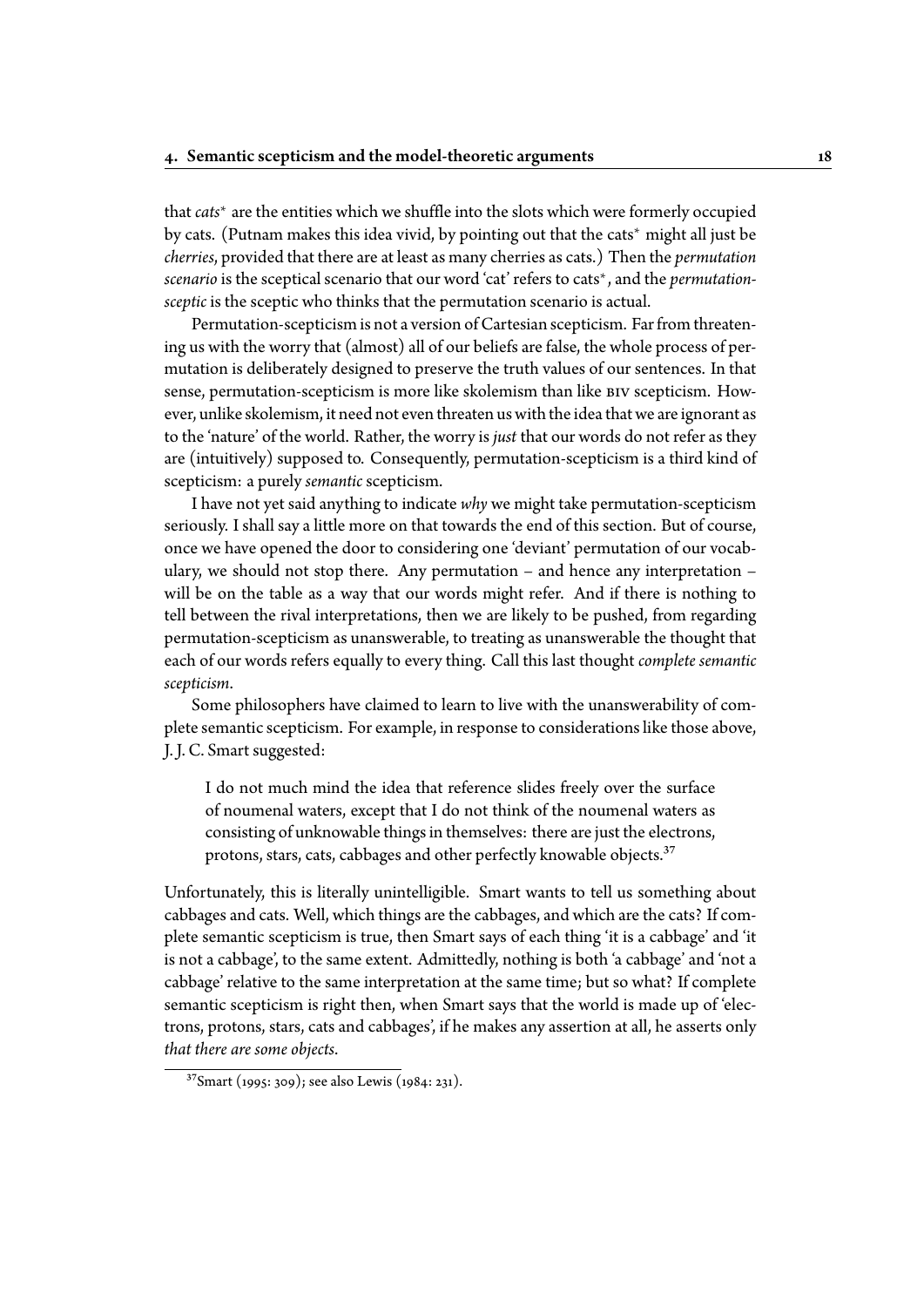An anti-sceptical argument. Evidently we are once again in the territory of selfrefutation. To make this even clearer, we can present an anti-sceptical argument - in the spirit of the BIV argument – against the permutation-sceptic. The argument has a familiar form:

- $(p)$ If the permutation scenario obtains, my word 'cat' does not refer to cats.
- My word 'cat' does refer to cats.  $(2P)$
- $(3P)$ So: I am not in the permutation scenario.

Premise (1P) is true by definition, so all of the action is with premise (2P).

One might try to defend  $(2P)$  on the grounds that it is as certain as anything. And, of course,  $(2P)$  is as certain as anything. But to stress that point would be to present the argument  $(p-(3P))$  as a Moorean response to the permutation-sceptic. And to do that would be to miss what is really interesting about Putnam's model-theoretic arguments.

In keeping with the BIV argument and the anti-skolemist arguments, the point is that  $(2P)$  is required by the permutation-sceptic herself, in order to formulate her sceptical scenario. She attempts to raise a sceptical concern by saying 'our word "cat" does not refer to cats'. This presents us with the worry that our word 'cat' does not refer to cats, only if the last word in the formulation of the worry refers to cats. That is, the very intelligibility of the sceptical challenge requires that our word 'cat' does refer to cats after all.

Similar moves and counter-moves are likely to be made here, as were made in the discussion of BIV scepticism and skolemism. However, they are no more convincing in this new setting. We thus conclude as follows: If permutation-scepticism is internal, it is self-refuting.

Why this matters. The question arises, though, of why we should ever have thought that permutation-scepticism – or, indeed, any kind of semantic scepticism – was worth taking seriously. The answer is that the two philosophical pictures that have already been attacked in this paper  $-$  (general) external realism and (mathematical) moderate realism - treat some form of semantic scepticism as unanswerable.

It is easy to see that moderate realists must find (some kind of) semantic scepticism unanswerable. Recall that the moderate realist grants no tools for picking out entities, beyond the use of formal theories. But the Permutation Theorem then teaches us that, if we can find any model of a formal theory, we can find many different models. So the moderate realist is left with no tools for picking out any *particular* entities with her mathematical words. Consequently, the moderate realist will find complete semantic scepticism (restricted to mathematical objects) wholly unanswerable.

It is rather less obvious that external realists will find some kind of semantic scepticism unanswerable. Indeed, to explain why this is so is a significant project in its own right.<sup>38</sup> Here, though, is a very brief pointer in the right direction. Towards the end

<span id="page-18-0"></span><sup>&</sup>lt;sup>38</sup>Interested parties should see Putnam (2000) and Button (2013: part A).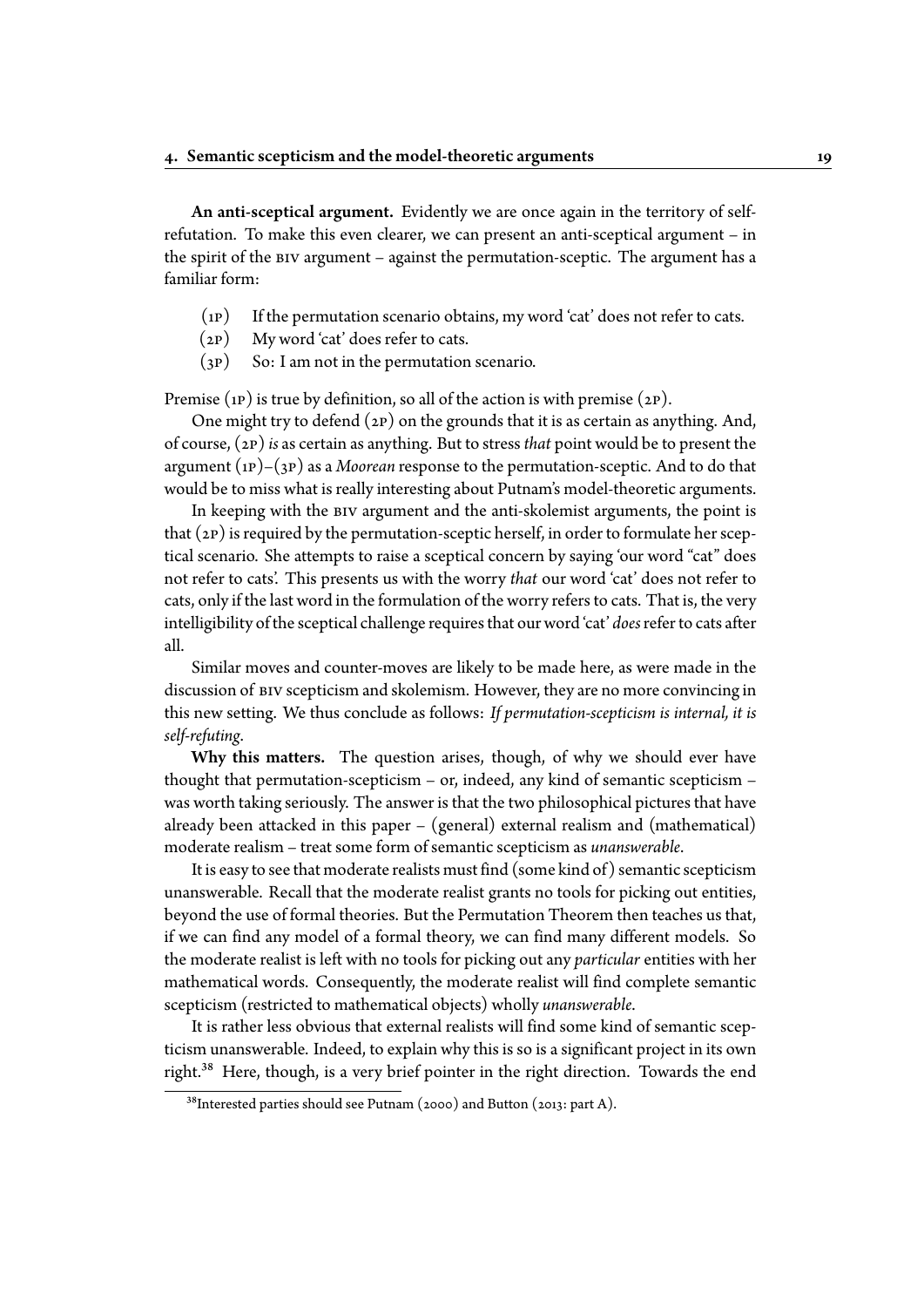of §2, I explained that external realism is characterised by a commitment to the view that even an ideal theory might be radically, hopelessly false. Suppose that we have adopted this picture. Then, intuitively, hypotheses about what my words refer to should be just as amenable to sceptical concerns as hypotheses about what is around me. And this opens the door to various versions of semantic scepticism, including permutationscepticism.

However, using a BIV-style argument, we have shown that if permutation-scepticism is internal, it is self-refuting. And our ability to answer the sceptic therefore shows us that certain pictures – those which treated the scepticism in question as unanswerable - are fatally flawed. More precisely: we have another demonstration that both external realism and moderate realism are either incoherent or magical. That, of course, is the moral which Putnam himself draws from his model-theoretic arguments.

To be clear: Putnam does not explicitly present the refutation of permutationscepticism (and hence of external realism, for example) in the form of the BIV-style argument  $(p-(3p)$ . However, Putnam evidently regards the external realist's inability to answer the (semantic) sceptical challenges raised by the permutation-sceptic as a reductio of external realism. I have argued that this reductio is successful. But more than that: I have argued that it is successful for the same reasons as the BIV argument and the anti-skolemist argument, for all three arguments can be accommodated within a single template.

#### Scepticism and philosophical pictures  $\overline{\mathbf{S}}$

In this paper, I have defended three related anti-sceptical arguments. I now want to comment on the general structure, not merely of the anti-sceptical arguments, but of the broad dialectic that I have employed.

At a fairly high-level of abstraction, Putnam gave us a step-by-step process for criticising certain philosophical pictures:

- Step 1. Isolate a particular philosophical picture.
- Step 2. Observe that some sceptical challenge is unanswerable, given this picture.
- Show that the scepticism in question is actually self-refuting (or reliant on Step 3. magic).
- Conclude by rejecting the original picture as incoherent (or reliant on Step 4. magic).

This process unifies some of Putnam's most famous contributions to the realism/antirealism debate from the late 1970s and early 1980s: his discussions of brainsin-vats, of Skolem's Paradox, and of cats and cherries. (And, in passing, it may help to correct a common misreading of Putnam. No one thinks that Putnam ever embraced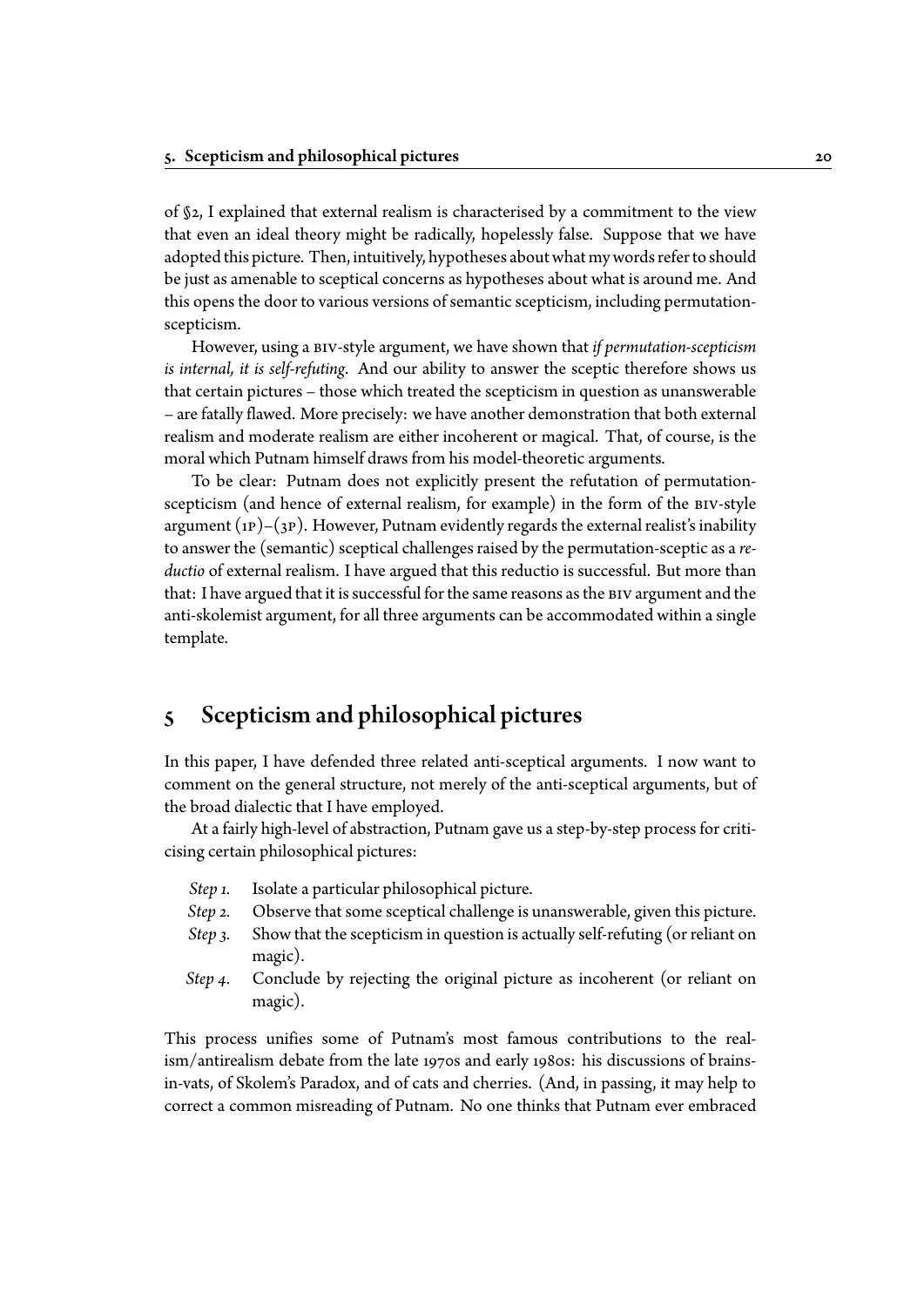BIV scepticism. By exact parity of reasoning, no one should think that Putnam ever embraced skolemism, or radical semantic scepticism.)

In order for the anti-sceptical arguments to figure in Step 3 of this four-step process, it is crucial that the arguments themselves should not depend upon any very substantial philosophical picture. To make this point clear, consider again the way in which the external realist must treat BIV scepticism as unanswerable. Suppose, now, that we could show that BIV scepticism is self-refuting (or magical), but only given the additional assumption of some *constructivist* metaphysical picture (say). Then we would not have shown that external realism itself is incoherent (or magical). Rather, we would have shown that external realism cannot coherently be combined with constructivism. That would be rather unsurprising, and rather uninteresting.

Fortunately, the anti-sceptical arguments do not require that we should adopt any particular philosophical picture. Rather, our anti-sceptical arguments all operate on scepticism from within. The lynchpin of all of the anti-sceptical arguments is just that, if the sceptical scenario were actual, then we would be unable to articulate this (barring magic). No particular ontological approach is required to establish this point.<sup>39</sup>

In using the anti-sceptical arguments during our four-step rebuttal of a certain philosophical picture, we do not, then, need to invoke some *alternative* philosophical picture. Moreover, having overthrown one philosophical picture, we should perhaps pause before putting any alternative picture in its place. Maybe the best way to prevent seemingly-unanswerable-but-actually-self-refuting sceptical challenges from arising is simply to learn how to philosophise in the *absence* of comforting pictures.<sup>40</sup>

For now, though, we have seen a deep connection between Putnam's thoughts on BIVS, on Skolem's Paradox, and on permutations. A simple argumentative template shows us how to defeat certain versions of scepticism and, in so doing, how to overthrow certain philosophical pictures. That is why Putnam's BIV argument matters.<sup>41</sup>

<span id="page-20-0"></span><sup>&</sup>lt;sup>39</sup>In this respect, my treatment of the anti-sceptical arguments differs significantly from Tymoczko's. Whilst defending the second premises of the BIV argument and the anti-skolemist argument, Tymoczko (1989: 289-90, 296n3) makes several contentious philosophical claims which seem distinctly *constructivist*. He refers to this constructivism as 'internal realism', citing the closing image of Putnam (1980: 482); he might equally have cited the extremely constructivist imagery of Putnam  $(1981: 52, 54)$ . Tymoczko then acknowledges that the official conclusion of his argument is: 'if internal realism is presupposed by Putnam's [BIV] argument, it is also presupposed by the standard resolution of Skolem's paradox' (1989: 296n3). For my purposes, Tymoczko's conditional conclusion is much too weak. However, this is not to deny something which I hope is obvious: I have benefitted hugely from Tymoczko's paper, both in my understanding of the BIV argument and of the anti-skolemist argument.

<span id="page-20-2"></span><span id="page-20-1"></span><sup>&</sup>lt;sup>40</sup>That is the lesson I try to draw in Button  $(2013)$ .

<sup>&</sup>lt;sup>41</sup>For correspondence and discussion, thanks to Tim Bays, Jane Heal, Adrian Moore, Michael Potter, Hilary Putnam, Tim Sundell, Trevor Teitel, Joshua Thorpe, and Rob Trueman.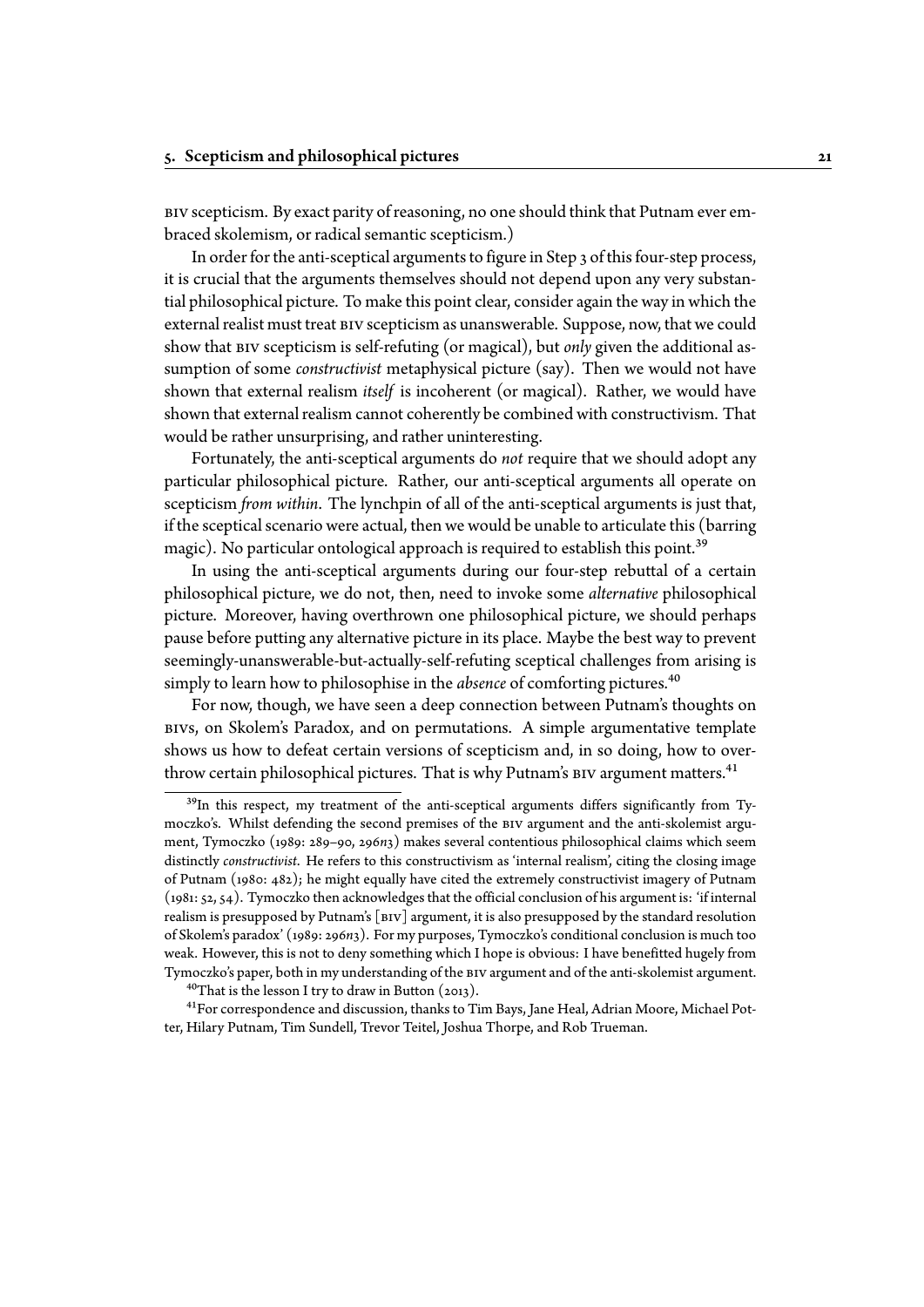## **References**

<span id="page-21-14"></span>Bays, T. (2001). "On Putnam and His Models." The Journal of Philosophy 98.7, pp. 331-50.

- <span id="page-21-15"></span>- (2007). "More on Putnam's Models: A Reply to Bellotti." Erkenntnis 67.1, pp. 119-35.
- <span id="page-21-12"></span>- (2009). "Skolem's Paradox." In Stanford Encyclopedia of Philosophy. Ed. by E. N. Zalta. URL: http://plato.stanford.edu/entries/paradox-skolem/.
- <span id="page-21-6"></span>Brueckner, A. (1992). "If I Am a Brain in a Vat, Then I Am Not a Brain in a Vat." Mind 101.401, pp. 123-8.
- <span id="page-21-8"></span>- (1996). "Modest Transcendental Arguments." Philosophical Perspectives 10, pp. 265-80.
- <span id="page-21-16"></span>Button, T. (2011). "The Metamathematics of Putnam's Model-Theoretic arguments." Erkenntnis 74.3, pp. 321-49.
- <span id="page-21-4"></span> $-$  (2013). The Limits of Realism. OUP.
- <span id="page-21-11"></span>Button, T. and S. Walsh (Ms). "Ideas and Results in Model Theory: Reference, Realism, Structure and Categoricity." URL: http://arxiv.org/abs/1501.00472.
- <span id="page-21-2"></span>Devitt, M. (1984). Realism and Truth. Princeton: Princeton University Press.
- <span id="page-21-9"></span>Ebbs, G. (1996). "Can We Take Our Words at Face Value?" Philosophy and Phenomenological Research 56.3, pp. 499-530.
- <span id="page-21-18"></span>Einheuser, I. (2010). "The Model-Theoretic Argument against Quantifying over Everything." Dialectica  $64.2$ , pp.  $237-46$ .
- <span id="page-21-22"></span>Field, H. (1994). "Are Our Logical and Mathematical Concepts Highly Indeterminate?" Midwest Studies in Philosophy 19, pp. 391-429.
- <span id="page-21-19"></span>Klenk, V. (1976). "Intended Models and the Löwenheim-Skolem Theorem." Journal of Philosophical Logic 5.4, pp. 475-89.
- <span id="page-21-20"></span><span id="page-21-13"></span>Lewis, D. (1984). "Putnam's Paradox." Australasian Journal of Philosophy 62.3, pp. 221-36. Moore, A. W. (2001). The Infinite. Second. London: Routledge.
- <span id="page-21-17"></span>- (2011). "Vats, Sets, and Tits." In Transcendental Philosophy and Naturalism. Ed. by P. Sullivan and J. Smith. Oxford: Oxford University Press, pp. 42-54.
- <span id="page-21-5"></span>Moore, G. E. (1939). "Proof of an External World." Proceedings of the British Academy 25.
- <span id="page-21-10"></span>Mostowski, A. (1969). Constructible Sets with Applications. Amsterdam: North-Holland.
- <span id="page-21-1"></span>Putnam, H. (1977). "Realism and Reason." Proceedings and Addresses of the American Philosophical Association 50.6, pp. 483-98.
- <span id="page-21-21"></span>- (1980). "Models and Reality." Journal of Symbolic Logic 45.3, pp. 464–82.
- <span id="page-21-0"></span>- (1981). Reason, Truth and History. Cambridge: Cambridge University Press.
- <span id="page-21-7"></span> $-$  (1992). "Replies." Philosophical Topics 20.1, pp. 347–408.
- <span id="page-21-3"></span>- (1994). "Comments and Replies." In Reading Putnam. Ed. by P. Clark and B. Hale. Blackwell, pp. 242-95.
- <span id="page-21-23"></span>- (2000). "Das modelltheoretische Argument und die Suche nach dem Realismus des Common sense." In Realismus. Ed. by M. Willaschek. Trans. by B. Brinkmeier. Paderbon: Ferdinand Schöningh Verlag, pp. 125-42.